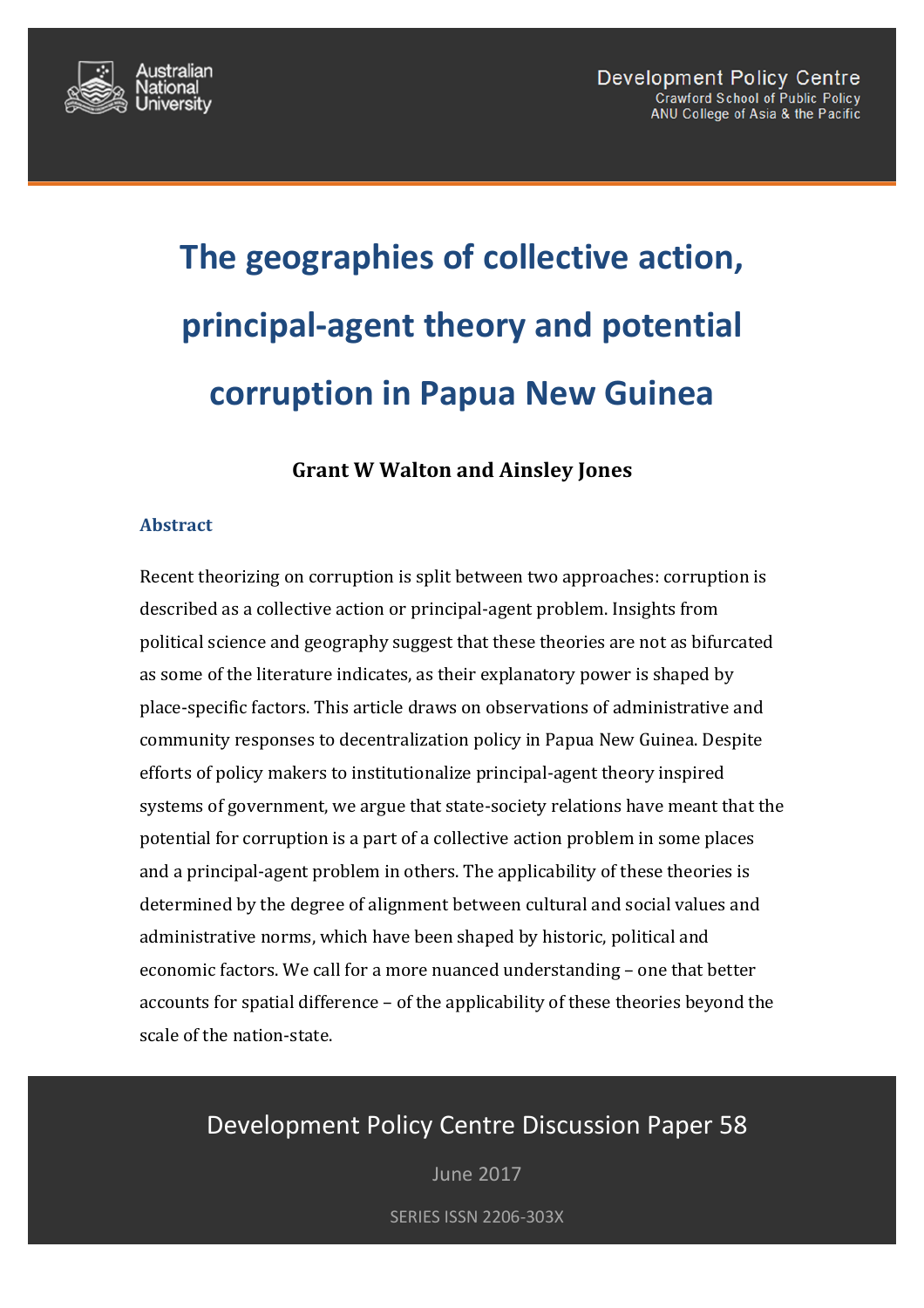# The geographies of collective action, principal-agent theory and potential **corruption in Papua New Guinea**

#### **Grant W Walton1 and Ainsley Jones2**

Grant Walton is a Research Fellow at the Development Policy Centre, Crawford School of Public Policy, Australian National University. 

Ainsley Jones was as a Research Officer at the Development Policy Centre.

Walton, G & Jones, A 2017- "The geographies of collective action, principalagent theory and potential corruption in Papua New Guinea," *Development Policy Centre Discussion Paper #58, Crawford School of* Public Policy, The Australian National University, Canberra.

The Development Policy Centre is a research unit at Crawford School of Public Policy, The Australian National University, The discussion paper series is intended to facilitate academic and policy discussion. Use and dissemination of this discussion paper is encouraged; however, reproduced copies may not be used for commercial purposes.

The views expressed in discussion papers are those of the authors and should not be attributed to any organisation with which the authors might be affiliated.

For more information on the Development Policy Centre, visit http://devpolicy.anu.edu.au**/**

<sup>&</sup>lt;sup>1</sup> Corresponding author and presenter, contact: *grant.walton@anu.edu.au* 

<sup>&</sup>lt;sup>2</sup> Ainsley recently completed her honours in Development Studies, entitled "Missing in Action: The Diminished Role of Collective Action in Responses to Corruption in Papua New Guinea".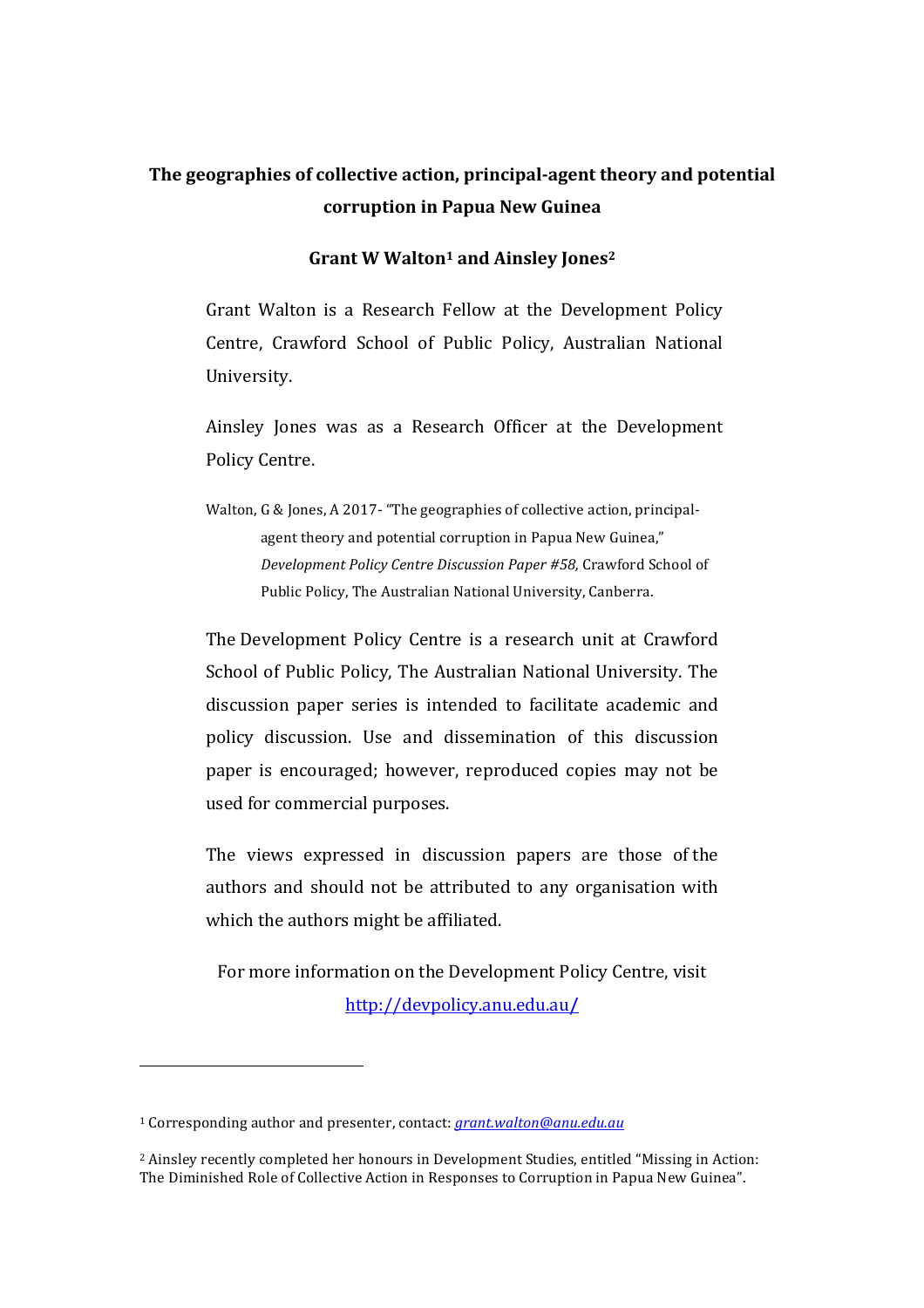# The geographies of collective action, principal-agent theory and potential **corruption in Papua New Guinea**

#### **Introduction**

In trying to understand the lack of progress made in effectively combating corruption in developing countries, academics (Persson, Rothstein, & Teorell, 2013; Peiffer & Alvarez, 2014; Peiffer & Marquette, 2015) and development agencies have turned to theories of collective action. The collective action theory turn moves away from principal-agent theory inspired explanations of corruption, which focus on the asymmetries of power and information between principals and agents, to focus on the incentives for groups to condone or resist corrupt behavior. The critique of how principal-agent theory has been applied to corruption has arisen within economics and some strands of political science. Collective action theory is increasingly considered relevant for unravelling the complexities of corruption, particularly in societies where the Weberian state is weak.

The embryonic literature on collective action and corruption tends to bifurcate between collective action and principal-agent explanations; a view that is currently being challenged (Peiffer & Marquette, 2015). Rather than being seen as two opposing theories, Peiffer and Marquette (2015) have suggested that the efficacy of these approaches is determined by context. In some contexts, principal-agent theory explains corruption better than collective action theory. Intuitively this makes sense, but there are still questions about what factors might best explain the potential for corruption in one context over another, and what this means for addressing corruption. Insights from principal-agent theory have long influenced anti-corruption responses and the everexpanding literature on corruption. Much less has been written about how to move corruption from a collective action problem to a solution, particularly below the scale of the nation-state. This diminishes our understanding of the potential for collective action theory inspired solutions to emerge from contexts where principal-agent theory fails to explain and adequately respond (that is, come up with policy solutions) to potential and actual corruption. This is particularly the case in the political science and economics literature, which has a tendency to preference a national-focused methodology over research *within* nation-states (see: Mungiu-Pippidi et al., 2011; Rothstein, 2011; Persson et al., 2013). The danger with focusing on the national scale is that entire countries can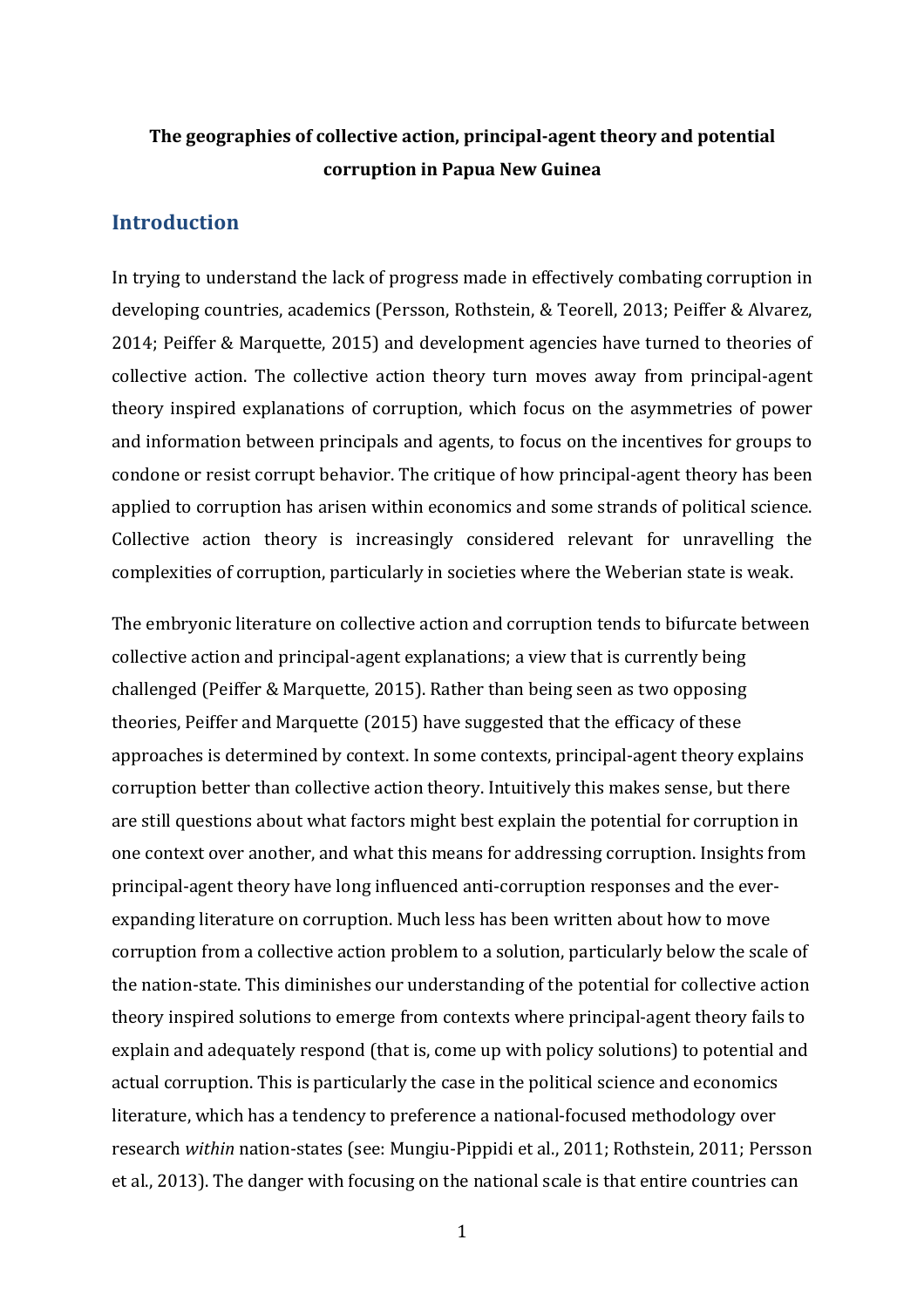be deemed to be systematically corrupt. In turn, solutions to the problem can seem more remote than they might otherwise be.

This article draws on observations of administrative and community responses to decentralization policy in Papua New Guinea – a country famous for its internal diversity, which can challenge homogenizing generalisations. It shows that the relevance of principal-agent and collective action theories are shaped by historical, political, administrative, cultural and social factors that are place-specific. Moreover, it highlights how collective action solutions are drawn upon by those both marginalized and enfranchised by state-sponsored development. In turn, it highlights how the potential for collective action solutions to corruption vary in unexpected ways. The paper first provides an overview of recent debates about principal-agent theory and collective action theory. The second section provides a background on the case for this study – Papua New Guinea. The third provides a brief overview of the methodology. Research findings are discussed in section four. The article concludes by highlighting the importance of understanding the nature of corruption through a comparative approach that accounts for differences within countries, as well as between them.

# **Moving from principal-agent to a collective action theory of corruption**

To date, international anti-corruption literature and policy has been predominantly influenced by principal-agent theory (Ugur & Dasgupta, 2011; Sööt & Rootalu, 2012), a theory that gained prominence in the 1970s among economists before being adopted by political scientists and sociologists (Miller, 2005). The principal-agent theory of corruption is based around two key actors: the principal (variously depicted as government ministers, agencies, or voters) and the agent, groups or individuals that the principal monitors. This theory has been adopted by those writing about corruption who argue that corruption occurs when information and preference asymmetry between principals and agents provides incentive for agents to engage in corruption. In other words, corruption occurs when principals are unable to adequately monitor agents and when the goals of the two are not aligned. For example, a politician (agent) might engage in corruption because they are inadequately monitored by citizens (principals). In turn, principal-agent theories on corruption call for measures – such as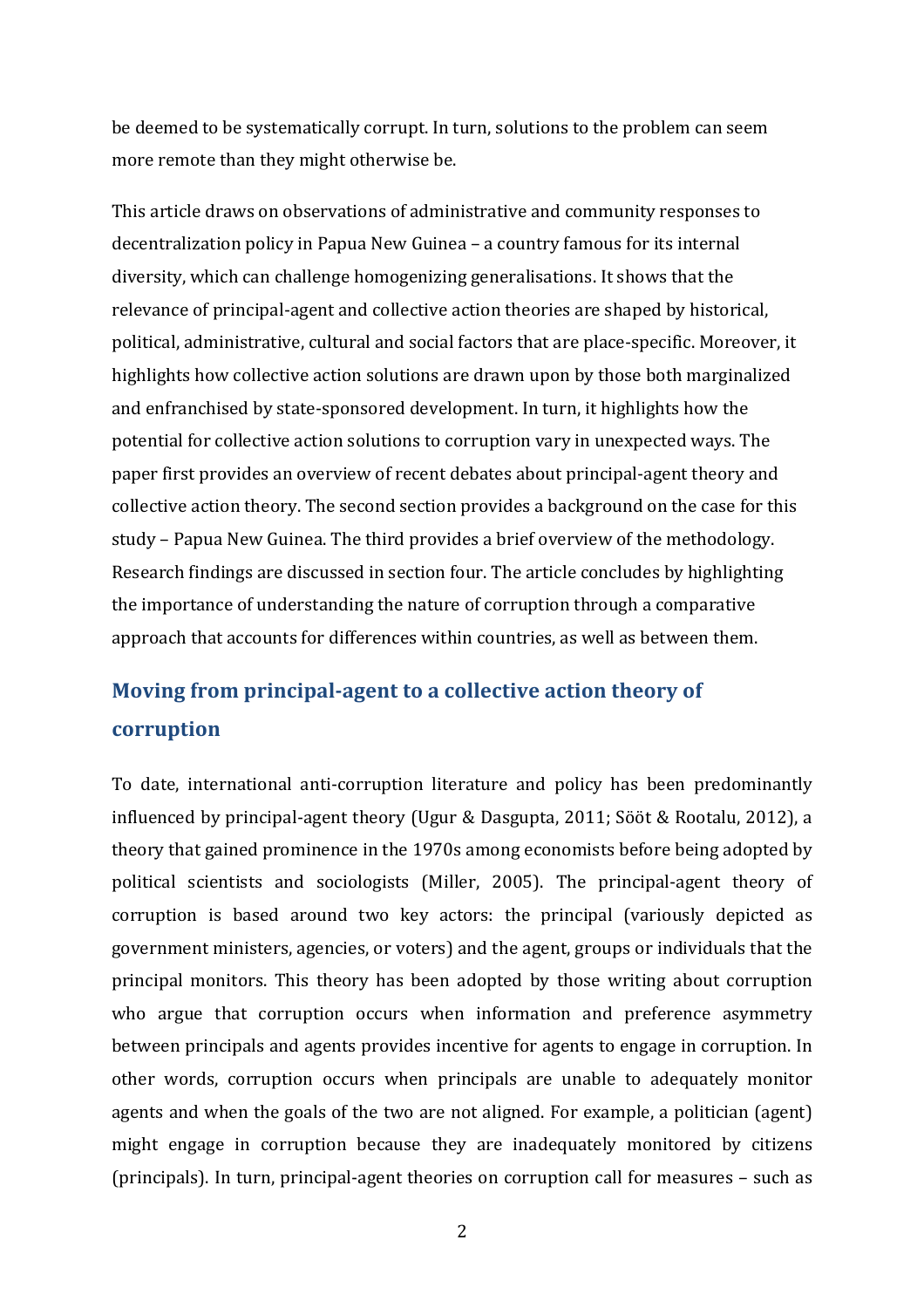greater transparency and accountability of agents – that enable the principal to monitor and sanction the agent, and incentives to align the goals of both agents and principals. This approach has become central to the international anti-corruption agenda (Ugur  $&$ Dasgupta, 2011) in organisations such as the World Bank, the International Monetary Fund (IMF) and the United Nations (Bukovansky, 2006; Harrison, 2006) and in most, if not all, bilateral aid programs.

There has been a growing sense among some scholars and anti-corruption actors that principal-agent responses to corruption have been wholly inadequate for addressing corruption (Johnsøn, Taxell, & Zaum, 2012; Persson et al., 2013). This is particularly the case in developing countries where the Weberian state is weak and communal societies are strong. For example, Persson and colleagues (2013) draw on findings from Kenya and Uganda to argue that corruption has become a norm. In response, there has been a turn to collective action theoretical literature to reframe debates about the causes and possible solutions to corruption.

Drawing on the seminal work of Olson (1965), broader collective action theory challenges the common assumption that rational individual self-interest correlates to the common good (Barr, Packard, & Serra, 2012). For Ostrom (1998) this is because individuals can 'free-ride' and benefit from non-excludable collective goods without necessarily contributing to them, as public goods can be enjoyed by all. While acknowledging the importance of monitoring and incentives, collective action proponents stress that systemic corruption emerges from group dynamics, particularly a lack of group trust. This forces a collective action problem of the 'second order', where shirking is perpetuated because no individual can trust that others will not free ride at the group's expense (Ostrom, 2007).

This theory has been applied to the study of corruption, with scholars arguing that in societies with systematic corruption, individuals have few incentives not to engage in corrupt behaviour. For some (e.g. Persson et al., 2013), the free rider problem leads to citizens accepting and/or actively participating in corruption even though they may understand that it is ultimately harmful to society. This leads to particularistic forms of governance problems through practices that dissolve the principal-agent distinction. For example, the "adverse selection" (appointing dishonest individuals into public office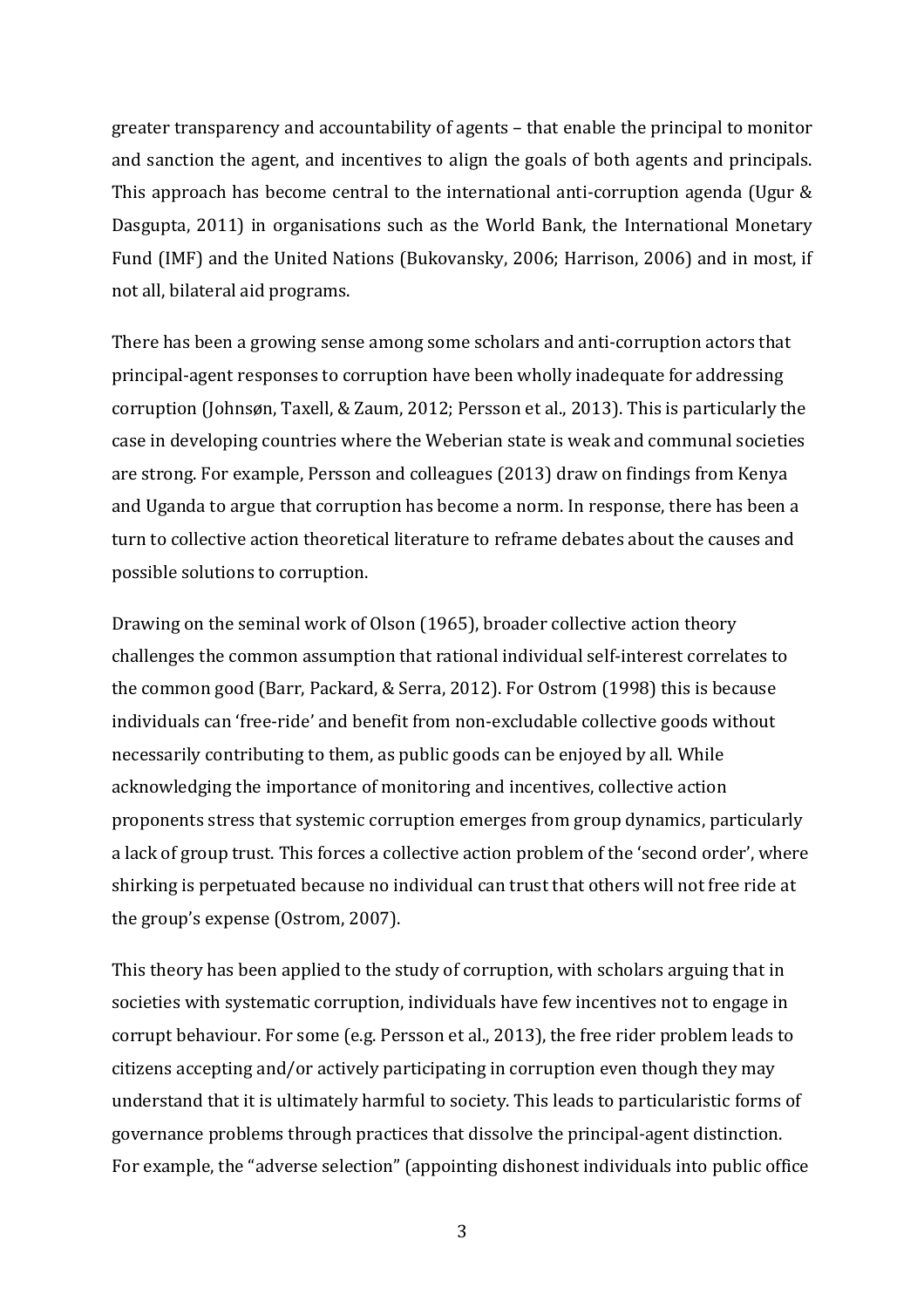[see You, 2015: 24]) of agents by principals, undermines the ability of principals to properly monitor agents (You, 2015; Aspinall, 2016). Adverse selection of politicians by voters, or bureaucrats by politicians, strengthens patronage networks and can lead to corruption (You, 2015; Aspinall, 2016). Such activities prevent the movement from 'particularist' – distributing good to specific groups – to 'universalist' (also known as 'open') regimes – where transparency is the norm and access to resources and systems of government is relatively equal (Mungiu-Pippidi et al., 2011; Rothstein, 2011; Persson et al., 2013). The conditions under which nation-states move from a particularistic to a universalist society has been ascribed to a number factors - such as the development of universal education (Uslaner & Rothstein, 2012) and the nature of democracy (Mungiu-Pippidi, 2013).

While academics writing on corruption often position their work in either the principalagent or collective action camps, some have noted that the differences between principal-agent and collective action theories are not as stark as some scholarship suggests. Indeed, Peiffer and Marquette (2015) argue that recent scholarship has tended to overplay the differences between these theories, and that combating corruption ultimately requires drawing from both. For Peiffer and Marquette, it is the context in which corruption takes place that ultimately determines which lens it can be viewed through and how it might be addressed.

## **The scale and context of collective action in the literature**

While the corruption literature often focuses on the national scale, scholarship on both collective action and principal-agent theories highlight the place-specific nature of these theories. For instance, moving to the subnational scale reveals that, as a number of geographers have suggested (e.g. Harvey, 1987; Cox & Mair, 1988 Miller, 1992; Barnes and Sheppard, 2002), the potential for collective action is shaped by a range of placespecific factors.

For Miller, place-specific social relations that construct collective identities "often prefigure collective action", and allow for a broader conception of rationality: "one that recognizes the process by which understandings are reached, communal bonds formed, and collective identities constructed" (Miller, 1992: 39; 24). In turn, Barnes and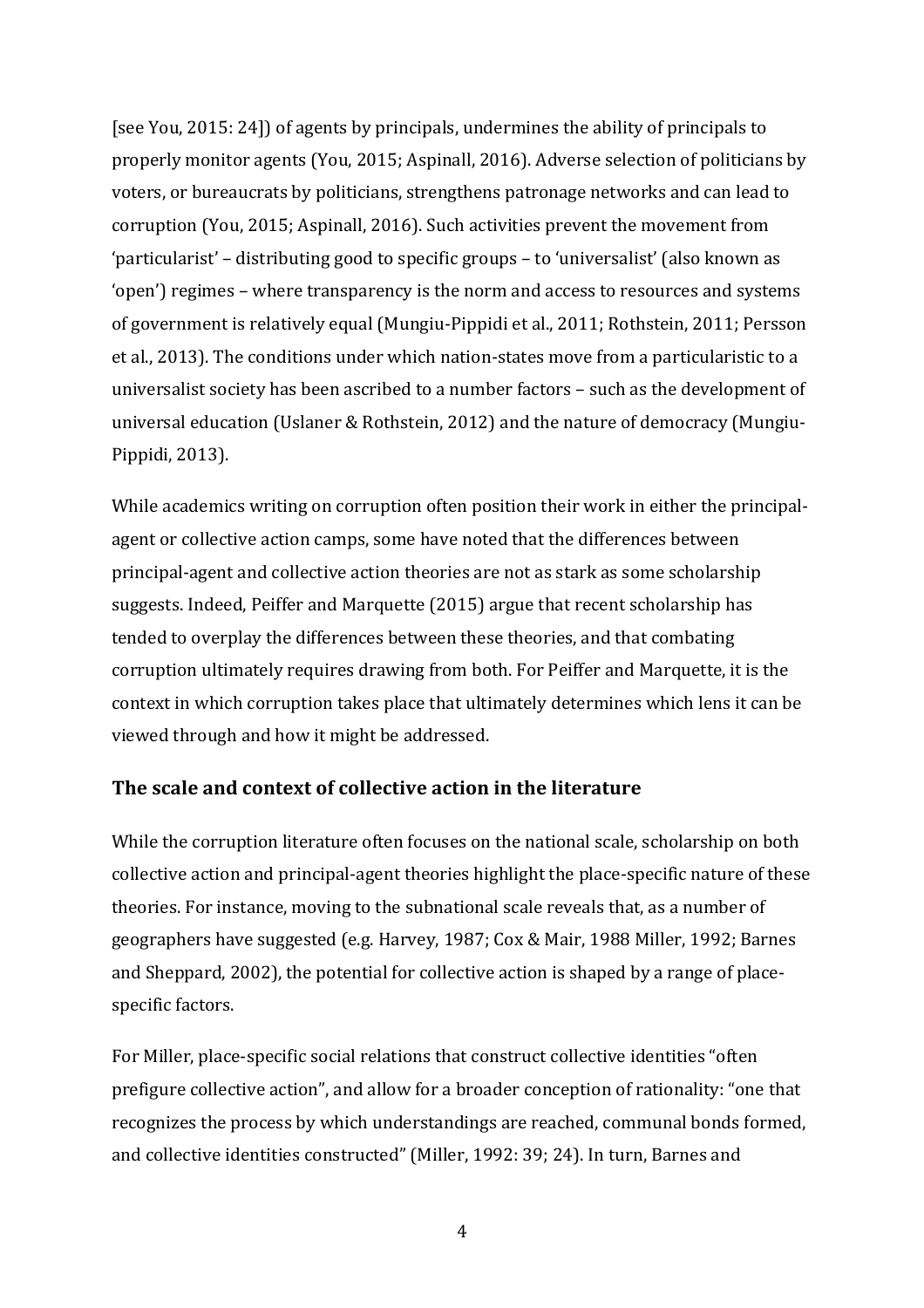Sheppard's work challenges the framing of collective action problems as intractable and dependent upon large-scale social change that moves societies from a particularist to universal condition; they contend that "the inclusion of place [as a factor influencing shared decision making] makes collective action more plausible than rational choice theory would allow." They conclude that:

The places in which everyday life is constituted provide all the conditions necessary for denying the general validity of the assumptions that legitimize the free rider argument (Barnes & Sheppard, 2002: 1)

Drawing on an analysis of social activism, Bosco (2001) finds that place-based collective rituals are key to sustaining cohesion and social proximity in the face of activists' physical distance. In Lyon's (2003)'s words, "the ability of groups [engaged in collective action] to be sustained depends on the ability to build up trust", which is notably easier at the local scale. In other words, the places — and the associated norms, cultures and relations tied to these places  $-$  play a critical role in the nature of collective action. In turn, the nature of collective action problems differ across space as social, political, environmental and historical factors change.

Though the bulk of the literature focuses on the impact of local effects on collective action, the importance of place-based factors has also been the topic of scholarship on principal-agent theory. For instance, Boggs and Rantisi (2003) note that local conventions and institutions can reduce principal-agent problems, through reducing costs of information. Likewise, Feiock (2007) suggests a spatial element to information availability: 

Many situations generate only partial information that may be distributed asymmetrically and the structure of the situation may cause actors to view risk, uncertainty, information asymmetries, and the actions attributes of other participants differently (Feiock, 2007, p. 48)

In turn, he suggests that principal-agent theory: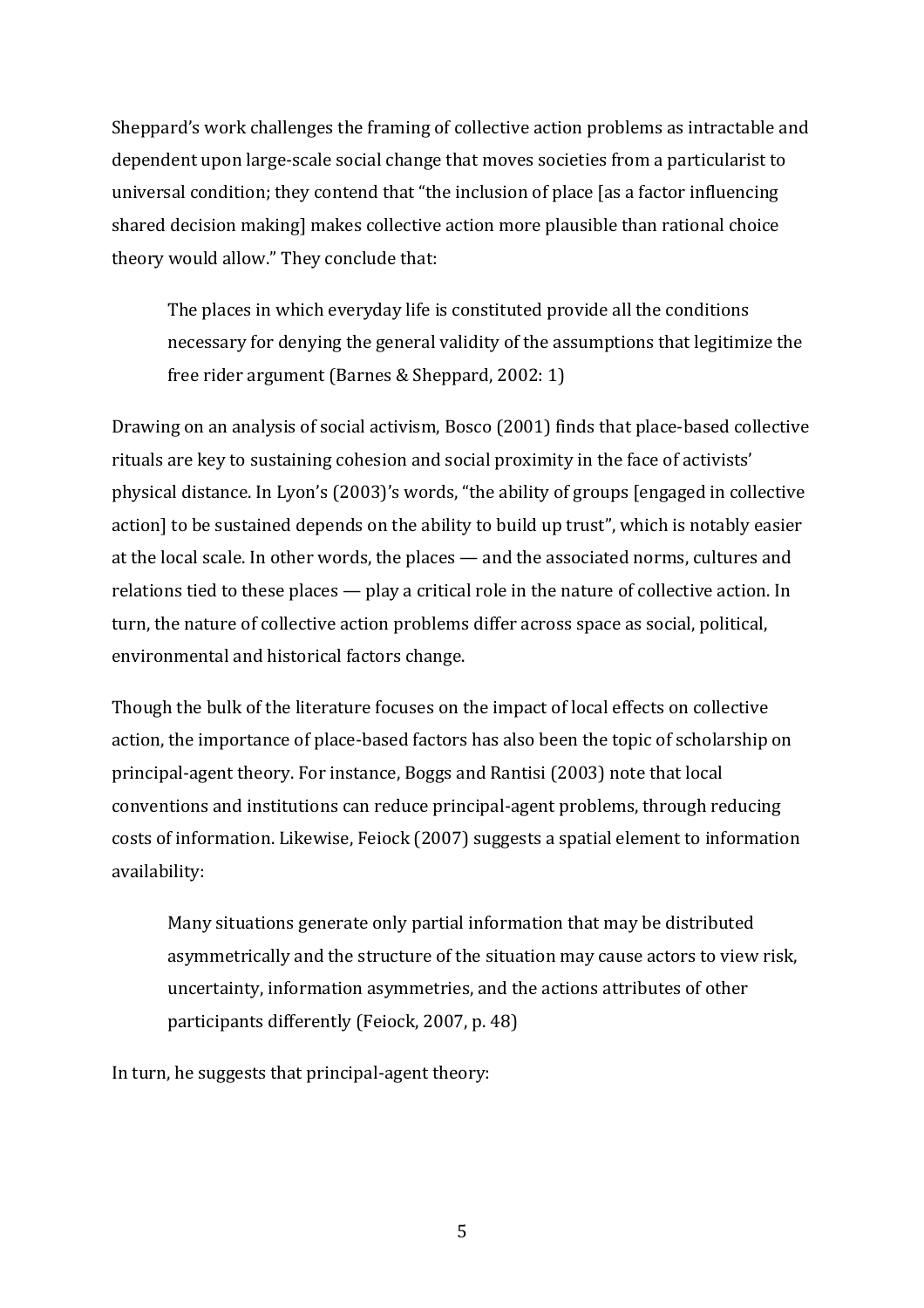must systematically address how context matters in specific choice situations, and how it affects the calculus of individual or corporate actors (Feiock, 2007, p. 48). 

The nature and applicability of principal-agent problems are thus subject to the "proximity effect", the notion that principals are more likely to keep local officials accountable because of the close proximity of social relations (Tommasi & Weinschelbaum, 2007).

Place-specific approaches at subnational levels are particularly important given increased global efforts to decentralize decision making, which shifts the locus of power and the potential for corruption. Decentralisation ostensibly provides greater community involvement in decision making and encourages greater transparency (World Bank, 1999). This process is supposed to reduce the potential for corruption; however, some have found it can simply decentralize it, causing corruption to jump scale. In examining decentralised poverty alleviation schemes in Eastern India, Vernon et al. (2006) describe a collective action problem wherein "local-level corruption is well organized and fairly institutionalized, such that even honest officers come under social pressures or even threats from their peers to become part of the system of corruption" and distribute resources amongst patronage networks. They argue that this comes about because, when vertical accountabilities are weak, community based monitoring systems "can degenerate into corruption networks between community representatives, local elected officials and local government officers" (Vernon, et al. 2006: 1397). In other words, decentralization can entrench corruption as a collective action problem.

So, the collective action turn within the corruption literature often focuses on the potential for corruption at the scale of the nation-state. Looking below the national scale highlights that corruption is a problem that is connected to social space  $-$  it is the economics, culture and politics that play out at different scales that determine the nature of the problem and potential to frame corruption as both a collective action and principal-agent solution. In the following sections we examine the way these considerations shape corruption and its responses to it in Papua New Guinea.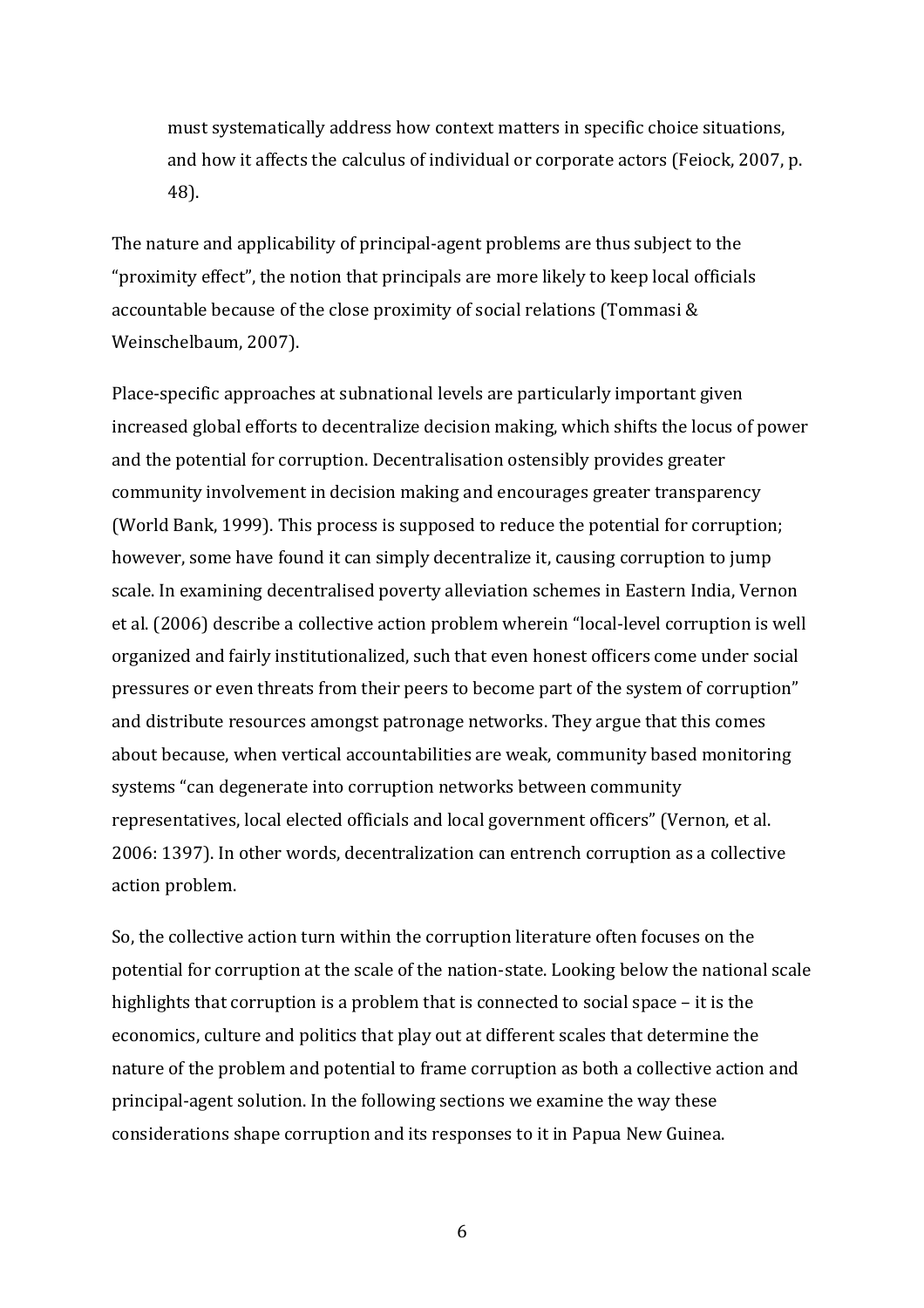## **The case of Papua New Guinea (PNG)**

PNG is a parliamentary democracy with a unicameral parliament. While the country has experienced many political crises it has maintained democratic rule since its independence from Australia in 1975. Like many developing countries, corruption is a key concern to both those within and outside of the country. At the national scale, in comparison to other countries, PNG is considered a highly corrupt country. It is ranked as 139 out of 168 countries, scoring 25 out of 100, on the 2016 Corruption Perceptions Index (Transparency International, 2017). It rates poorly on other indices that attempt to measure the perceived levels of corruption within countries (World Bank, 2014). There are serious questions about the ability of these national-scale indices to depict actual levels of corruption, yet they act as a good proxy for how outsiders perceive the problem of corruption.

There are reports of dysfunction throughout the country  $-$  in all levels of the public sector (Payani, 2000), and involving elements of the private sector and civil society. It has thus been easy to talk about the problem of corruption in PNG as, in the words of a past Prime Minister Mekere Morauta, "endemic, systemic and systematic" (Australian Conservation Foundation & CELCoR, 2006, p. 23). These assessments paint PNG with a very broad brush, suggesting that corruption may be a classic strong rational choice version of a collective action problem, whereby its ubiquity means citizens find it difficult to resist its temptations (Persson et al., 2013). However, this underplays the importance of place-specific analysis in determining the nature of the problem, the potentiality for collective responses to corruption, and the potentials for principals to keep agents to account.

The way corruption is understood in PNG differs across the country and over time. In remote locations citizens have been found to express greater sympathy towards corruption (Walton, 2013). The type of interaction that citizens have with the state also plays a role in determining definitions of corruption - in places where the state is weak citizens tend to define corruption more broadly (Walton, 2015). Perspectives on corruption also differ depending upon scale: with perspectives of those attached to national institutions such as the Ombudsman Commission differing from citizens (Walton, 2012). These insights suggest that the potential for collective action for or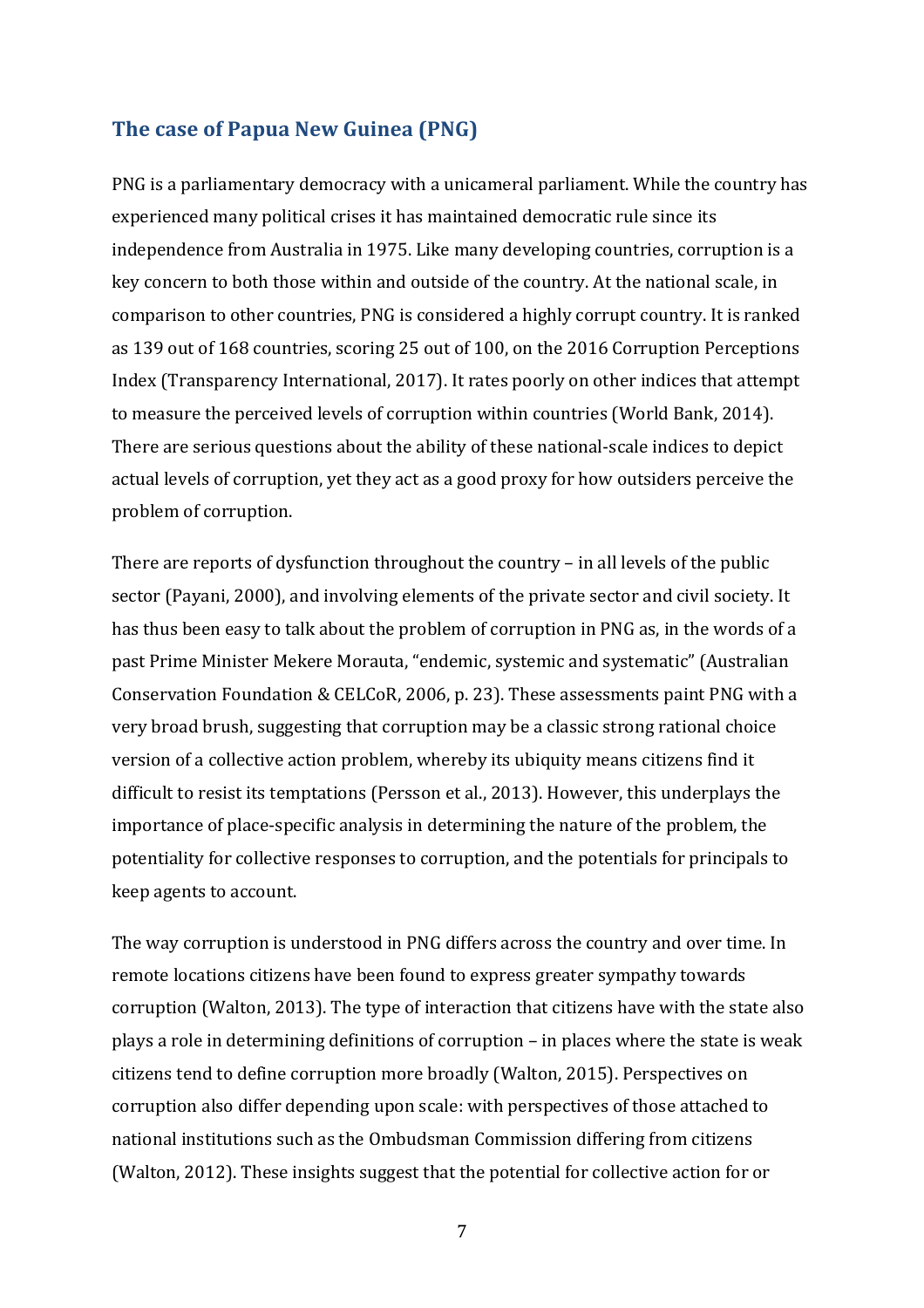against corruption is, as Peiffer and Marquette (2015) suggest, subject to the context in which it takes place.

#### **Corruption in Papua New Guinea**

The most famous form of collective action associated with corruption in PNG is *wantokism. Wantok* means 'same language' or 'one talk' and refers to a reciprocal relationship of favours between family and community (Woolford, 1976). *Wantokism* encourages strong intra-group trust and constitutes collective identities; in turn *wantok* obligations are often felt to be stronger than loyalty to the nation-state, meaning that individuals preference kith and kin rather than following state rules and laws. Thus *wantok* obligations are frequently associated with the perpetuation of corrupt practices such as nepotism and election related bribes (Dinnen, 1997), leading Crocombe to argue that the "cohesion of local societies is often strong, but not well geared into, and often in conflict with, government institutions" (Crocombe, 2001, p. 444).

Kanekane stresses that these formations differ by place and between social scales, noting that "Papua New Guineans value relationships, whether they are attachments to clan, *wantok* group, or region. Along with that comes an obligation to strengthen such relationships, either through formal processes or casual gestures" (2007, p. 25). Providing services and favours to family and community members is seen as a means to fulfill cultural obligations and can be condoned by segments of PNG society  $$ particularly by those who may benefit. Local level corruption is subsequently seen to have a functional role as a social protection mechanism, which problematizes suggestions that all types of "corruption" are morally wrong, and opposed by local communities – as some of the collective action literature suggests (Persson, Rothstein,  $&$ Teorell, 2013).

The nature of collective action towards corruption is also shaped by the types and strength of traditional governance systems. Like other Melanesian societies (including PNG, some of East Timor, and Solomon Islands) clans are broadly organized around two types of governance systems: chieftain (hereditary leadership) or 'bigman' (generally a more meritorious) systems, and for many are the primary source of social protection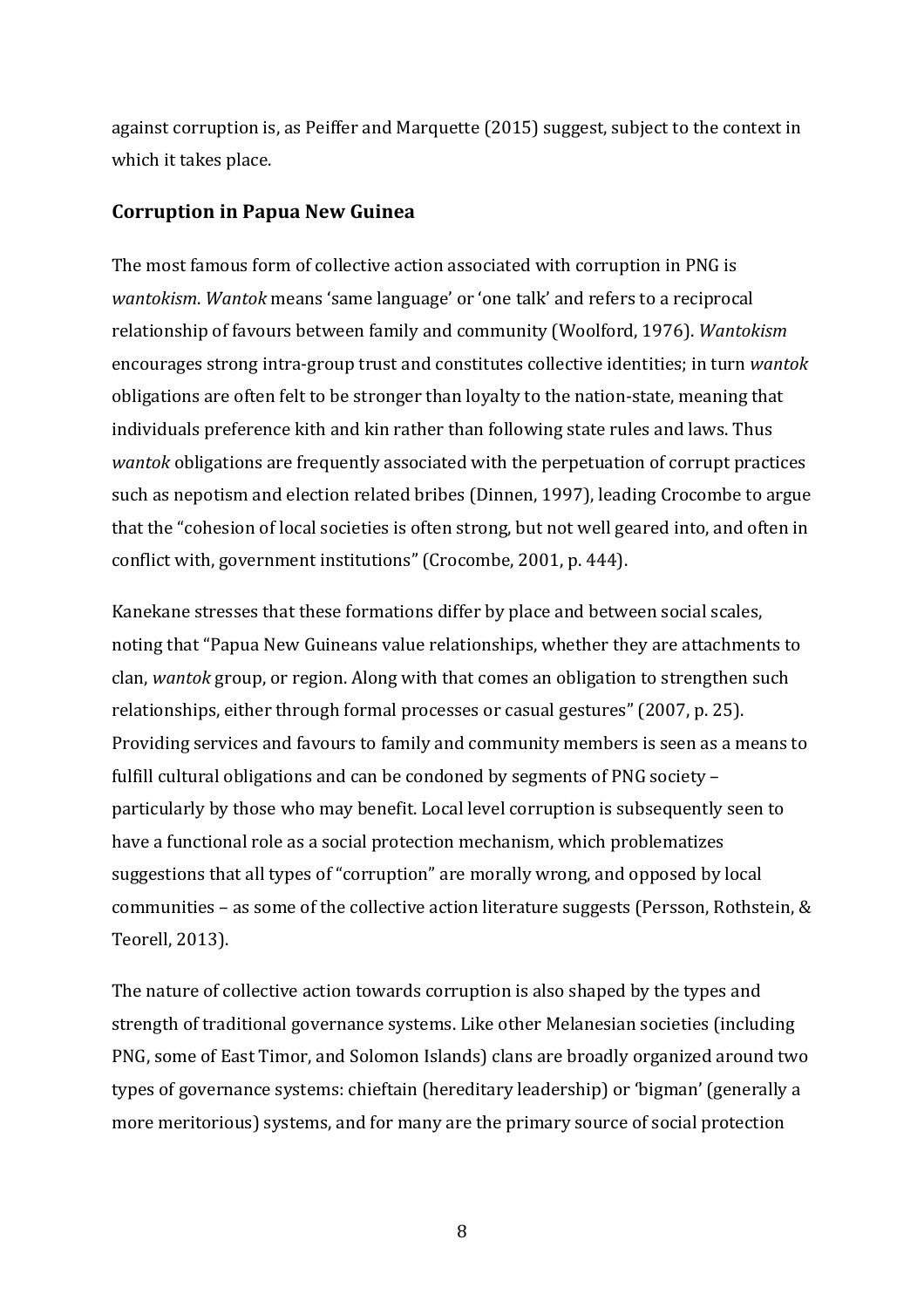and identity. It is the latter which has come to be most associated with political leadership in PNG, and the sustenance of patronage systems that enable corruption.

'Big-man' is a heuristic term for a model of leadership based, amongst other characteristics, on the "ability to accumulate and distribute resources" (Crocombe, 2001, p. 412). Resources distributed to constituencies and *wantoks* often take the form of government development funds and are utilised to gain 'big-man' status (Dinnen, 1997, p. 191). Kombako neatly summarises the influence of localised kinship distribution on PNG's modern state system:

When corruption permeates the State, political office becomes the most promising avenue for gaining access to resources for local 'redistribution'. Political leaders build prestige and following through the allocation of grants, development projects, infrastructure services, and other resources to their constituencies. State 'gifting' becomes a means for constituting political 'bigmanship' (Kombako, 2007, p. 24).

Blurring the boundaries between citizens and the state through patronage is thus characteristic of what has come to be known as 'bigman politics' – which is characterised by a highly personalized exercise of political power, as opposed to impersonalized power within idealized Weberian bureaucracies. As such, PNG closely resembles the particularist societies described by collective action theorists (Mungiu-Pippidi et al., 2011; Rothstein, 2011; Persson et al., 2013) wherein access to government resources is frequently contingent on one's connections. Yet, it is important to note that the nature of these relationships have evolved throughout PNG in different ways: as numerous anthropologists have shown (Sahlins, 1963; Gregory, 1982; Brown, 1990; Ketan, 2004), 'bigman politics' plays out differently across the country; a point we elaborate upon later in this paper.

The PNG state, as a weak and fragmented as it is, has tried to counter both corruption and poor levels of service delivery. National efforts to counter corruption have mostly been focused on developing state-based institutions that reflect principal-agent responses to the problem – with national anti-corruption agencies and strategies focused on monitoring and sanctioning key agents (particularly state officials and politicians) rather than shaping citizens' norms and values and building trust (Jones,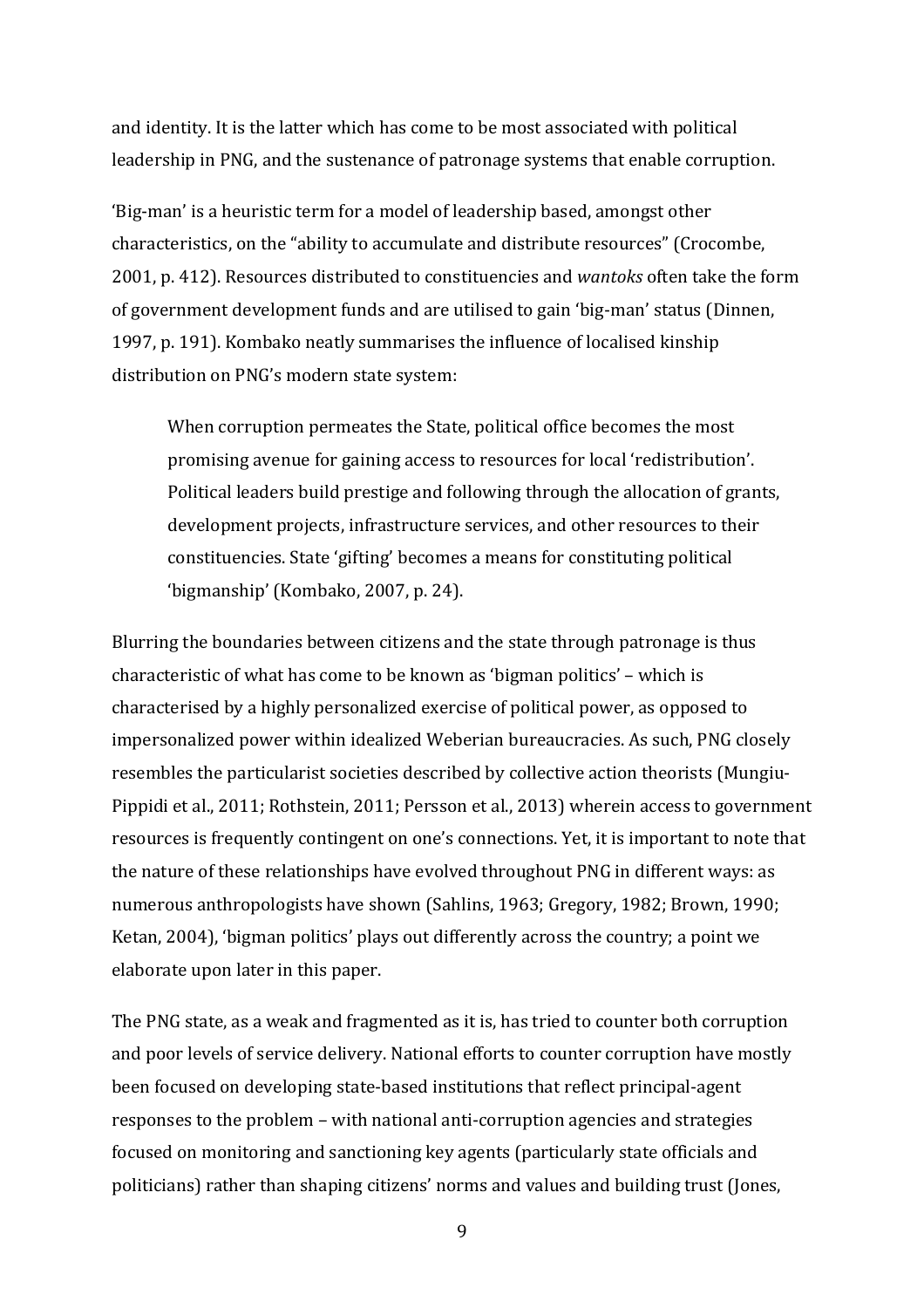2015). They are also highly centralized, with most anti-corruption institutions based in the capital, Port Moresby, with little reach across the country. Approaches to improving service delivery, on the other hand, have - particularly in recent times -sought to devolve power down to more local levels of government. This is encapsulated by growing constituency funds and decentralization to the district level of government, as outlined below.

#### **Decentralised service delivery and corruption**

In an attempt to improve sub-national service delivery, in 2014 the PNG government passed the District Development Authority Act (State of Papua New Guinea, 2014), which establishes District Development Authorities (DDAs) as legal entities that can sue and be sued. The act formalizes and expands functions of districts, PNG's second lowest administrative unit (higher units are national and provincial; lower, Local Level Governments [LLGs]), and sets of rules on how district funds are spent. Similar to the less formalized institutional arrangements proceeding them (Papua New Guinea Department of Implementation and Rural Development, 2013), DDAs are overseen by a management board, which comprises of the MP for the district (or open electorate); heads of the LLGs in the district and three other members appointed by the Minister of Parliament (MP) (Department of Provincial and Local level Government Affairs, 2015). Each of the 89 districts essentially comprise boundaries for one electorate; in turn, one 'open electorate' MP is directly elected for each district every five years. Once elected the open MP represents his/her electorate in the national unicameral parliament along with 22 Governors, who represent each of the country's provinces. Table 1 outlines the official role of key personnel on the DDA.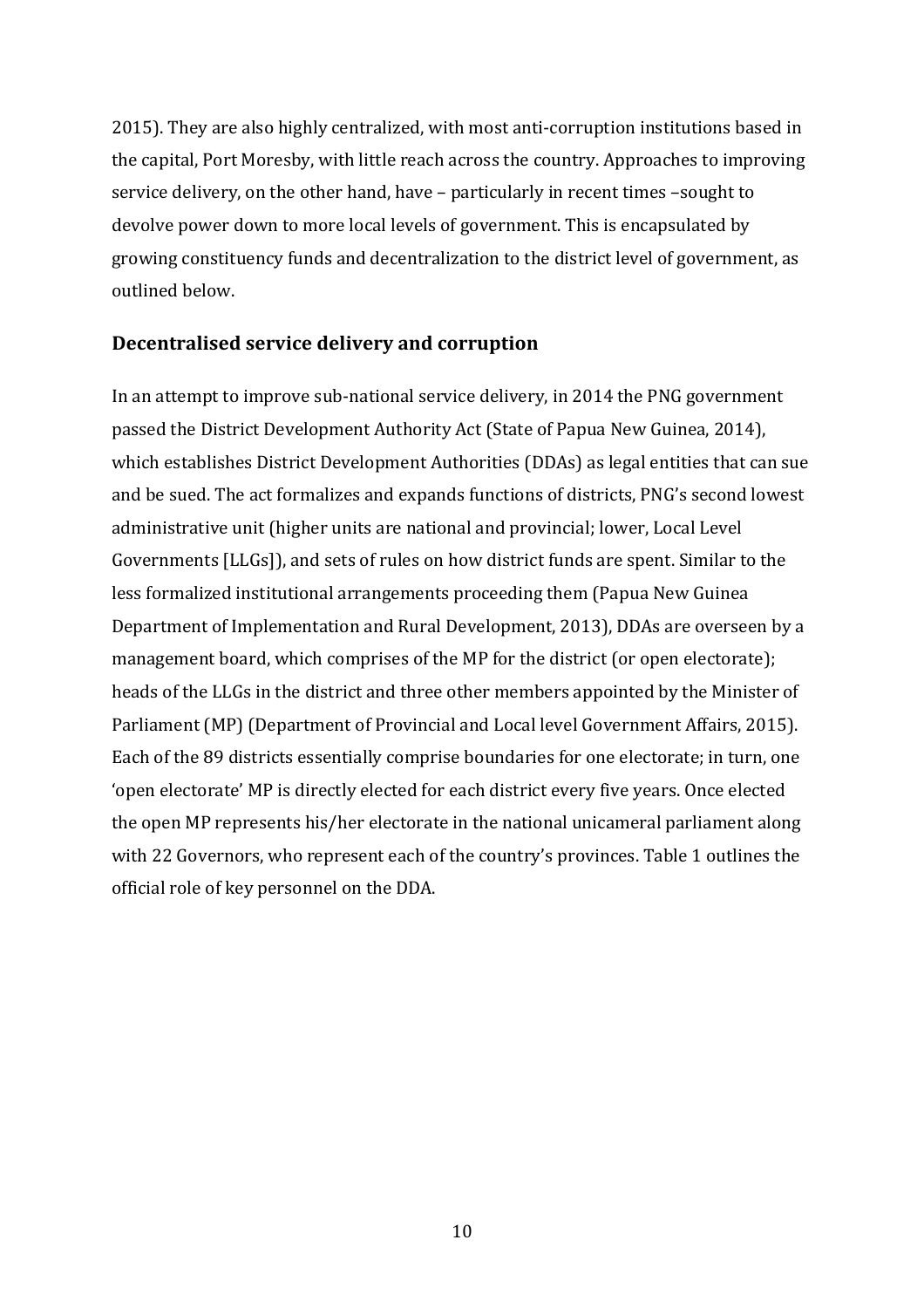## Table 1: Key Personnel on the DDA

| <b>Name</b>                                              | <b>Official Role</b>                                                                                       |
|----------------------------------------------------------|------------------------------------------------------------------------------------------------------------|
| Open MP (Chairperson)                                    | Chairs meetings; decides on dates of meetings; has<br>deliberative vote, and if votes equal, casting vote. |
| <b>LLG Presidents</b>                                    | Votes on activities and spending of DDAs.                                                                  |
| Women's/Church/Youth<br>representatives (up to<br>three) | Appointed by the Open MP to vote on decisions.                                                             |
| District Administrator<br>(CEO)                          | Responsible for implementing decisions of the DDA;<br>supervision of DDA staff.                            |

Adapted from: State of Papua New Guinea (2014).

A District Administrator acts as the Chief Executive Officer (CEO) of the DDA; it is the CEO's responsibility to implement decisions of the board. The act makes it clear that only the board can make final decisions on funds. Section 29 (2) states that "the Board must decide matters at a meeting by a majority of the votes of the members present at the meeting" (State of Papua New Guinea, 2014). The Act also stipulates that decision making processes involve the community, with all quarterly meetings to be open to the public.

The act sets out a principle-agent framework for monitoring agents. Under the new legislation the CEO is the agent to the board (including the MP). However, the CEO is not as autonomous as the legislation suggests, as the open MP has a significant say in appointing this position. Indeed, John Kali, the Secretary of Personnel Management has indicated that while the DDA makes a recommendation for appointment to the Provincial Administrator, the Provincial Administrator is required to consult with the open MP about who to appoint (Kali, 2016), making the CEO's position subject to adverse selection. In turn, research in another part of the country (Central province)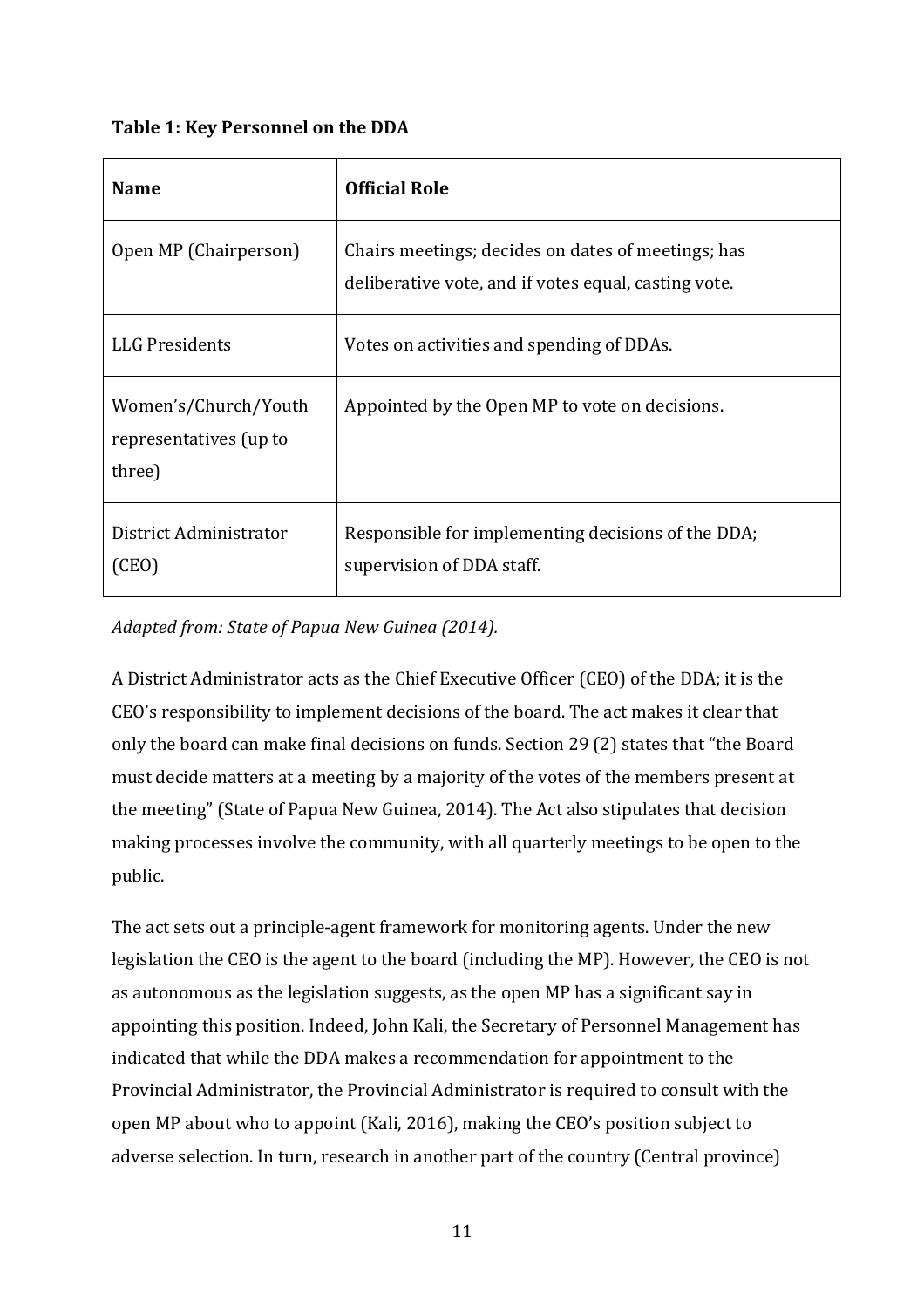revealed that for some: "The CEO will never say no to the MP. If he says no, he is at risk [of losing his job]" (Kanaparo, Lokinap, Davda, Wiltshire, & Walton, 2016). In other words, the CEO often works as the MP's proxy, rather than a separate agent, and thus is subject to a form of adverse selection that is common in public services subject to clientalistic political pressure (You, 2015; Aspinal, 2016).

In turn, open MPs can be the most important agent in deciding how funds are spent, and their role as an agent for both the DDA board (who are supposed to make joint decisions on funding helping to ensure that the MP does not make decisions unilaterally) and voters (who are meant to be informed about, and observe, funding decisions and spending and can keep MPs accountable through five-yearly elections) is what we focus on in this paper.

DDA legislation comes at a time of significant increases to funding to the district level. The District Services Improvement Program (DSIP) introduced in 2007, is a renewed version of the Electoral Development Fund that has been running since the 1980s and gives MP's, alongside other prominent community members, direct control over state development funds (Howes, Mako, et al., 2014, p. 128). The DSIP is intended to fund projects in areas such as health, education, transport, water supply and sanitation, law and justice, and communication (Auditor-General's Office of Papua New Guinea, 2014). While the figures are contested, between 2007 and 2012, PNG's 89 open (district) MPs were given around 20 million kina (7.6 million US dollars) each in DSIP funding since they were elected in 2007. In the years leading up the establishment of DDAs, these funds significantly increased. In 2013, the funding for DSIP increased to 10 million kina (3.15 million USD) for each open MP just for that year (Howes, Mako, et al., 2014, p. 128). In the 2014-16 budgets, open MPs were allocated a further 10 million Kina each per year (Howes, Voigt-Graf, & Flanagan, 2014; Flanagan, 2015)<sup>3</sup>.

While aimed at adressing poor rural service delivery, it is widely acknowledged that the DSIP is prone to patronage demands and has been poorly implemented and monitored

<sup>&</sup>lt;sup>3</sup> An extra 5 million kina was allocated for health an education in the 2016 budget, although this was halved in a following supplementary budget (Flanagan, 2015); in personal interviews with one of the authors a number of provincial staff complained of not receiving these.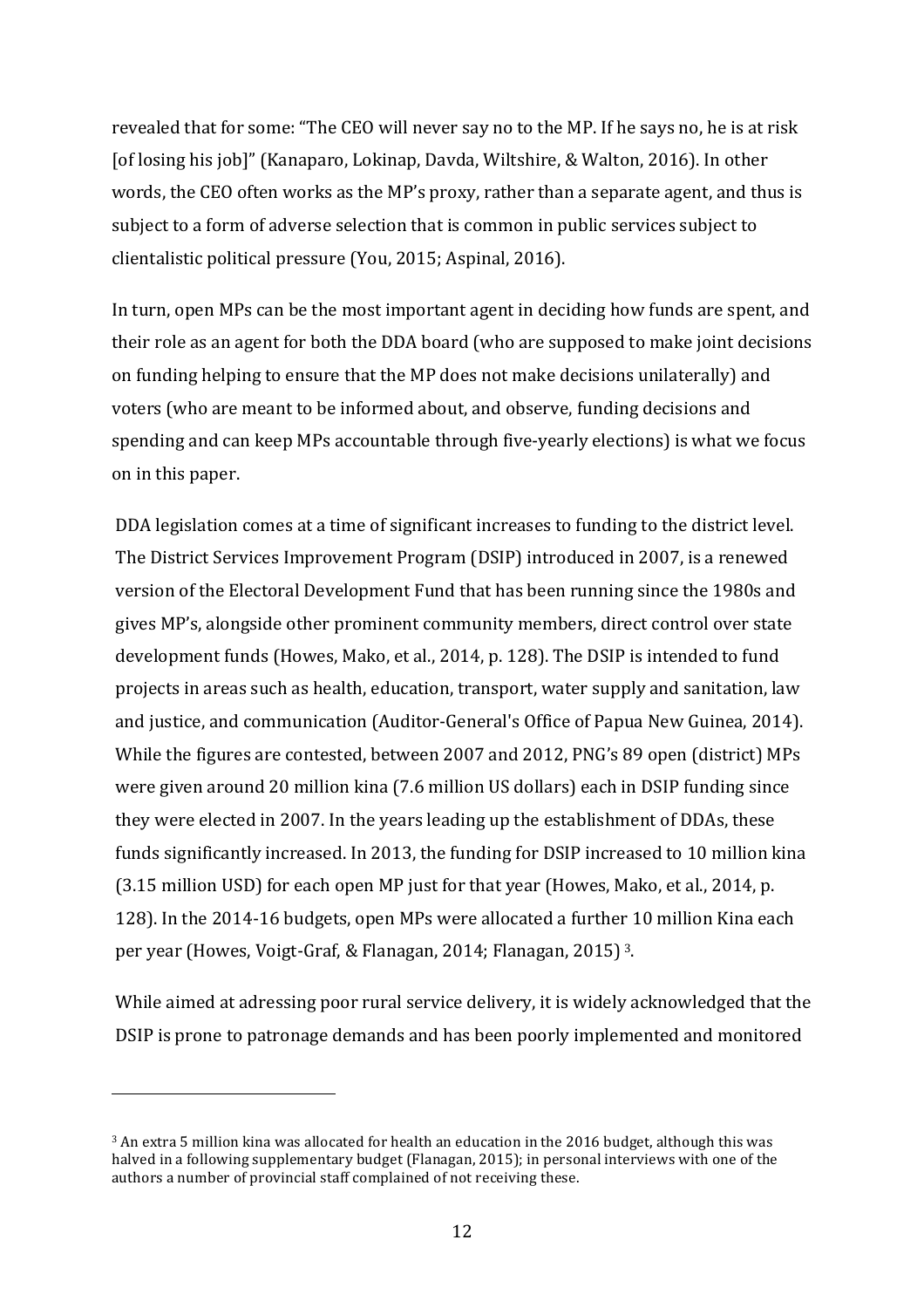(Wiltshire, 2013; Auditor-General's Office of Papua New Guinea, 2014). In the mid-1990s political scientist Ben Reilly summed up the problem with what were, by that time, being referred to as 'slush funds':

The funds were originally envisaged as a useful initiative for utilising a sitting member's intimate knowledge of local needs to bypass bureaucratic bottlenecks and fund roads, bridges, and other basic infrastructure where they are most needed in an electorate, thus (presumably) increasing overall living standards and cohesion. Instead the provision of such direct funding has more often served to reinforce fractionalization at the electoral level, as funding is widely expected to be a 'payola' from the winning candidate to reward and reinforce clan support (Reilly 1996, p. 69 cited in Ketan, 2007, p. 8).

Civil society groups – led by the local chapter of Transparency International – protested increases to these funds in the mid-2000s, fearing that the money would be wasted due to corruption (Pelto, 2007). They were successful in temporarily halting the proposed increase these funds. The Auditor General's 2012/2013 review of the program found an array of problems in DSIP implementation including "a pervasive breakdown in the DSIP governance framework; and ineffective spending of DSIP grants including potential misuse of DSIP funds" (Auditor-General's Office of Papua New Guinea, 2014, p. 12). Many projects were either outside the intended scope of the DSIP or uncompleted, and there was a "high risk of fraud" in the management of projects (Auditor-General's Office of Papua New Guinea, 2014, pp. 12-13). The research outlined below focuses on the ways newly formed DDAs utilize these funds, and how decision making adheres or otherwise to DDA legislation.

## **Methodology**

This article draws from research undertaken between May and June 2016, which examined how PNG government policies (including decentralization) had impacted service delivery. Qualitative methods (semi-structured interviews, participant observation and focus groups) were undertaken with provincial and district bureaucrats, as well as a number of stakeholders connected to primary schools and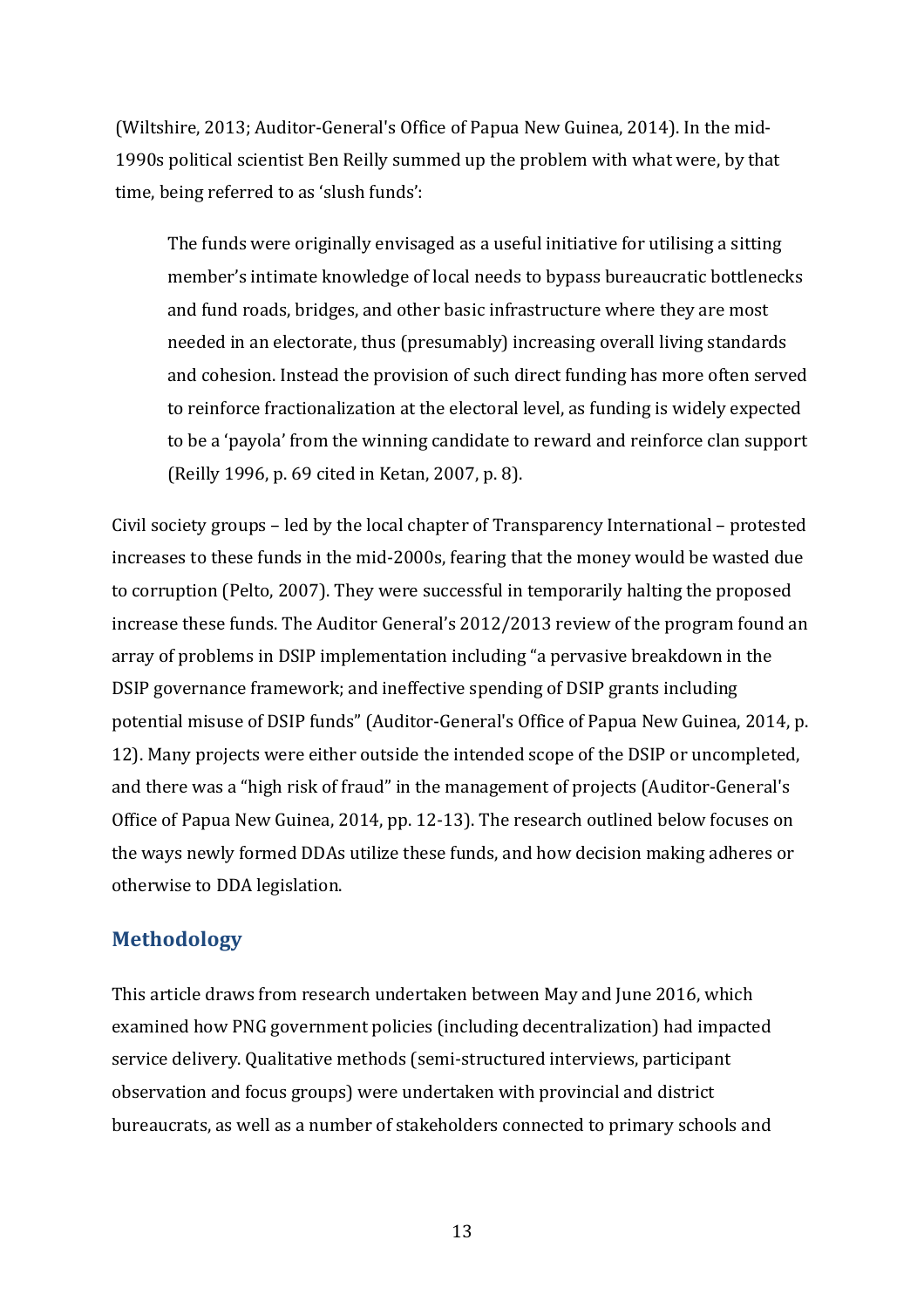primary health facilities - including head teachers, teachers, members of governing committees, and health workers and managers.

Interviews were undertaken in two provinces - East New Britain (ENB) and Gulf provinces – which have, as discussed below, very different histories and capacities for service delivery. Provinces and districts were chosen purposively based on their performance on primary health and education indictors according to data from a previous study within these provinces (Howes, Mako, et al., 2014). In each of these provinces administrators were interviewed from two out of four districts in ENB (Pomio and Gazelle districts) and both districts in Gulf (Kikori and Kerema districts).

#### **Sites of research**

Gulf and ENB are provinces with very different histories of development. ENB (see image 1) is located on the eastern half of PNG's largest island. The province has, by PNG's standards, a relatively long engagement with modernity. The island received a visit from William Dampier in 1700, when it was labelled *Nova Britannia* or New Britain. In 1884 the Germans proclaimed a protectorate over the New Britain Archipelago, with plantations - particularly Copra and coconut (Connell, 1997) - quickly introduced. Bray (1985) has suggested that those in the province, particularly the Tolai and Duke of York Islanders in the North-East, had been given a head start on other Papua New Guineans given their early engagement with Westerners  $-$  for Bray this was evident by their higher levels of education. There is also some suggestion that the use of shell money before and during colonial times may have helped some in the province adapt to capitalism (Errington & Gewertz, 1993). ENB was one of the first (along with North Solomons, now known as Bougainville) to have a fully elected provincial government post-national independence (in 1975). Despite these achievements and good fortune, the province has faced some significant challenges. Thousands of people were relocated from the then-capital Rabaul after a volcanic eruption in 1994, which caused the capital to shift to Kokopo. Relocation of those directly affected caused significant social disruption. Still, the presence of this active volcano has a silver lining: the surrounding land benefits from rich volcanic soils which boosts crop yields. Development is spatially differentiated within the province. While the southern district of Pomio - covering three-quarters of the province, it is ENB's largest and most remote district  $-$  suffers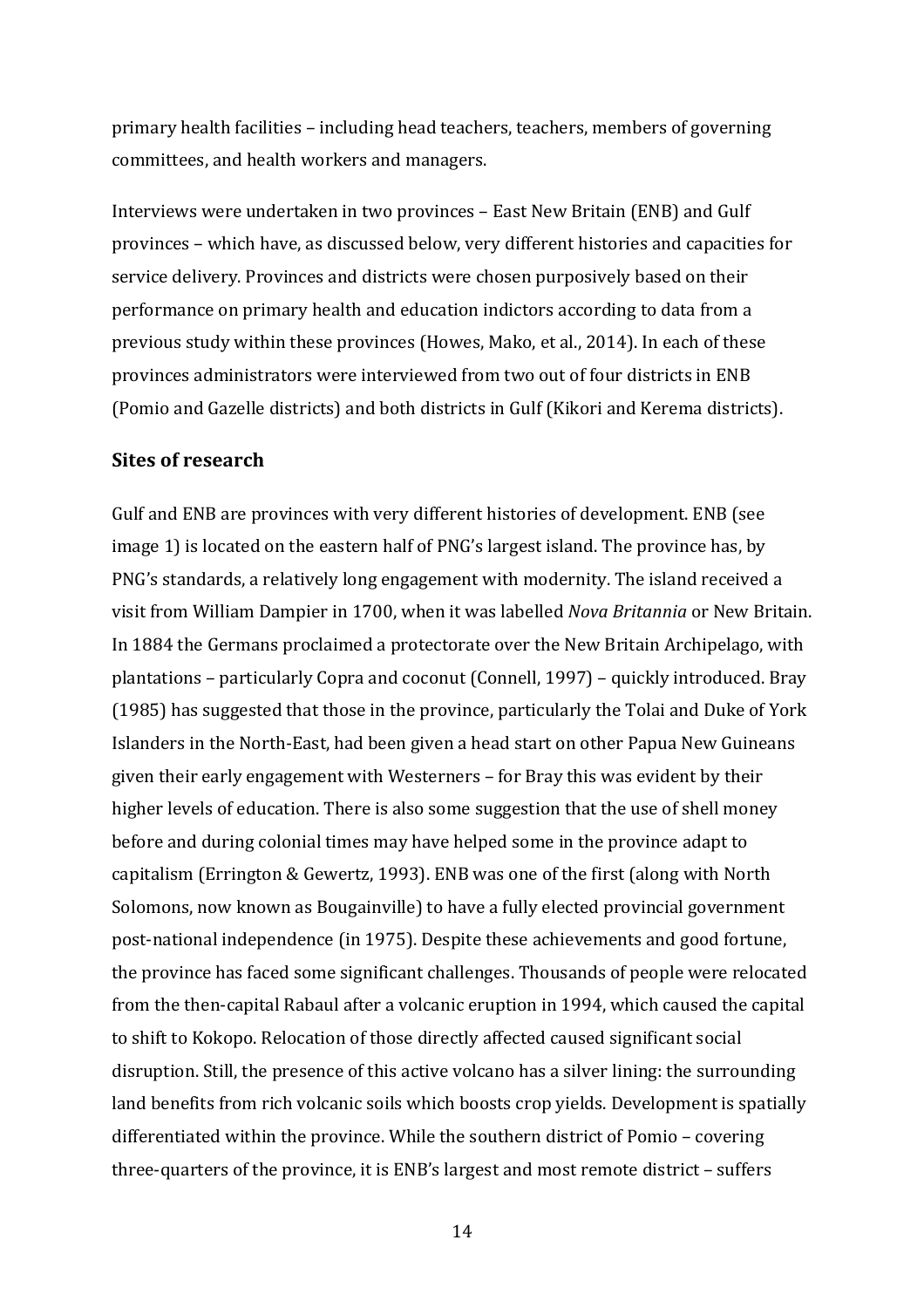from poor transportation links, the northern most populated areas are well connected with good road networks and the best natural harbors of the South Pacific (Rannells  $&$ Matatier, 2005).



#### **Image 1: Location of East New Britain Province**

If ENB's history and geography has given the province a head-start, then Gulf province (see image 2), located in the south of PNG's 'mainland', has a significant handicap. In much of the province income opportunities are extremely limited because of the very poor land resources (Connell, 1997) and remoteness. The province has some of PNG's heaviest rainfall, and rivers and swamps hinder communication and transportation. Gulf's rich natural resources suggest a hidden potential, but thus far the exploitation of these resources has resulted in few tangible benefits. The province was the site of the first recorded discovery of oil (Connell, 1997), and today it is home to both oil and gas pipelines (both of which provide royalties for some landowners). The gas pipeline is part of PNG's large-scale LNG project, which connects fields in Western province to processing plants in the bay of Gulf and the capital Port Moresby. The initial stages of another LNG project, known as the Elk-Antelope gas field, is set to be based near the

*Source: Carto-GIS ANU, Kay Dancey*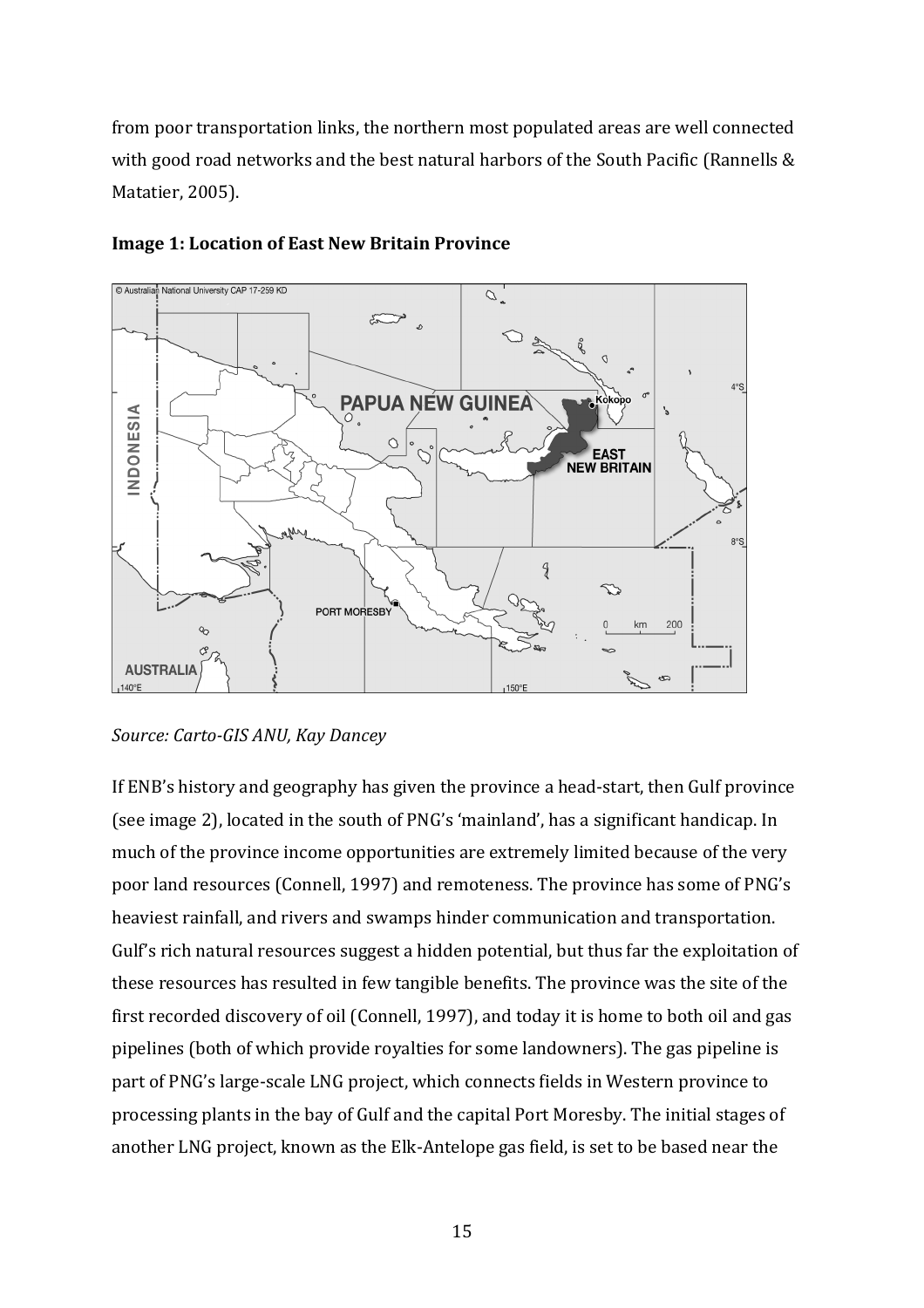Purari River, in Gulf province, about 360 kilometers north-west of Port Moresby. Despite these projects the region is significantly underdeveloped.





The difference in development between ENB and Gulf is highlighted by recent research into changes in health and education service delivery in PNG (Howes, Mako, et al., 2014). Between 2002 and 2012 the proportion of parents of school children saying that most children in the community went to school rose from 37 to 90 per cent in ENB; in Gulf it fell from 63 to 37 percent (Howes, Mako, et al., 2014, p. ix). While the province still faces significant challenges, ENB stood out as the best performer out of the eight provinces included in the survey. Health facilities in the province conducted the most health patrols, and both schools and health facilities were better maintained and had a higher proportion of staff positions filled (Howes, Mako, et al., 2014, p. x). Gulf, on the other hand, was one of the worst performers for service delivery in both the primary education and health sectors.

*Source: Carto-GIS, ANU, Kay Dancey*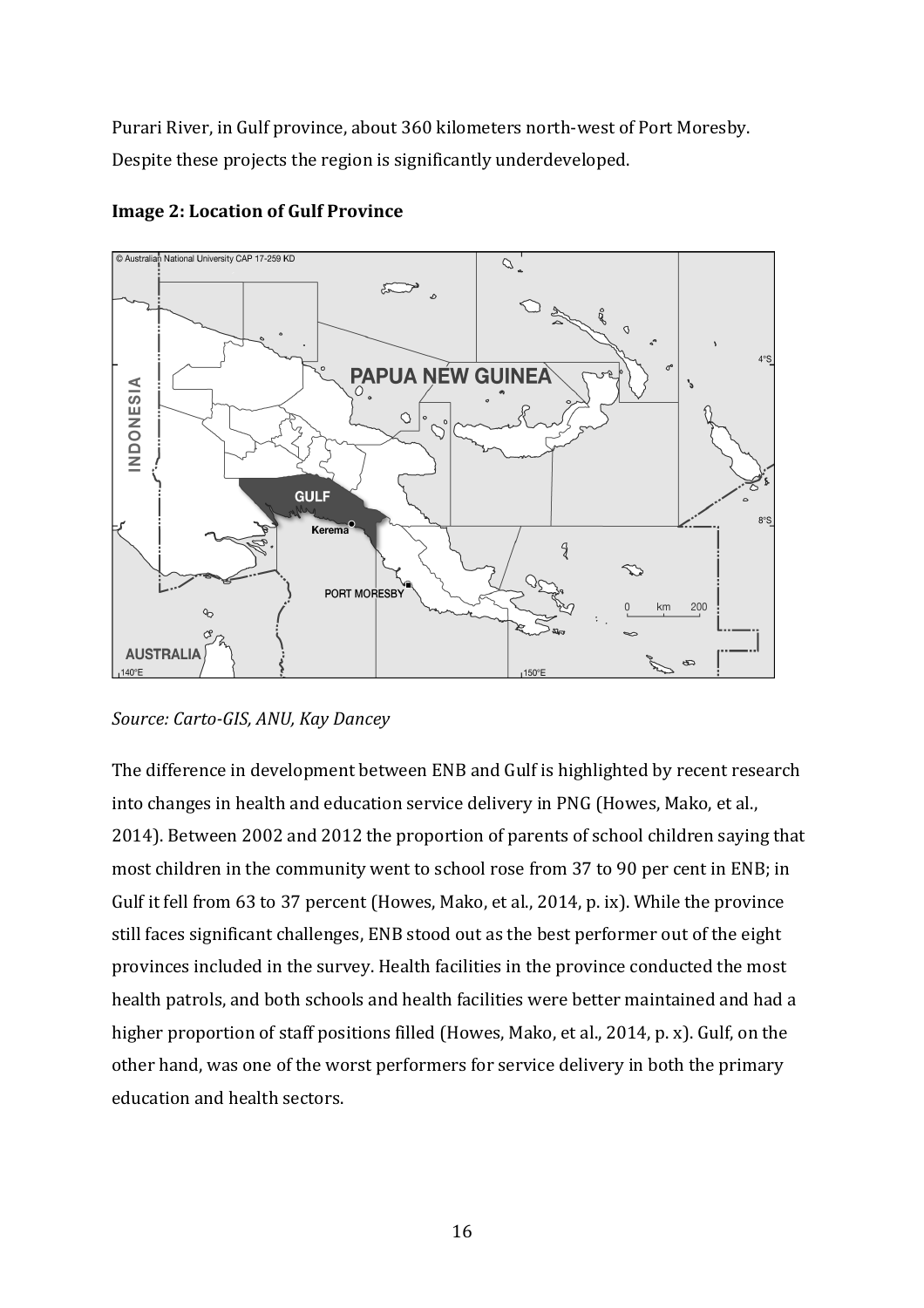# **Decentralization and the potential for corruption in Gulf and East New Britain**

As previously highlighted, DDA legislation has ostensibly been designed to ensure powerful agents are kept to account. This section highlights the difficulties of this aim in the context of Gulf and ENB.

# **Managing the DDA in Gulf Province**

As discussed, the DDA is made up of the open MP, three representatives appointed by the MP, and the LLG Presidents, who are elected by their constituents. As decisions are legally required to be made by a majority, the role of LLG presidents is particularly important. LLG presidents are ostensibly independent from the MP, and, because they can often outnumber the MP and his/her appointees, are pivotal in keeping the MP to account<sup>4</sup>. However, in Gulf those with an intimate understanding of the system, including an LLG President, were adamant that there was little LLG Presidents could do to keep MPs accountable or influence their decision making. One senior public official said: "LLG Presidents are [the MP's] puppets".

This marginalization had some of the hallmarks of a classic principal-agent problem, whereby the agents' control of information prevents principals from monitoring agents. Asked as to why the LLG Presidents, who represent their own constituents and are not appointed by the MP, don't just band together and collectively try to resist the MP, one LLG President said:

We could band together as LLG presidents and vote down the member but only if the DDA operates in the way it should... The member comes to the meeting to ask for approval and we (LLG presidents) have to give approval because half of the funding is already spent. If we were given the agenda before the meeting then we could talk amongst ourselves but we have no time to study the documents before us.

<sup>&</sup>lt;sup>4</sup> This issue was brought to our attention by Colin Wiltshire, Australian National University.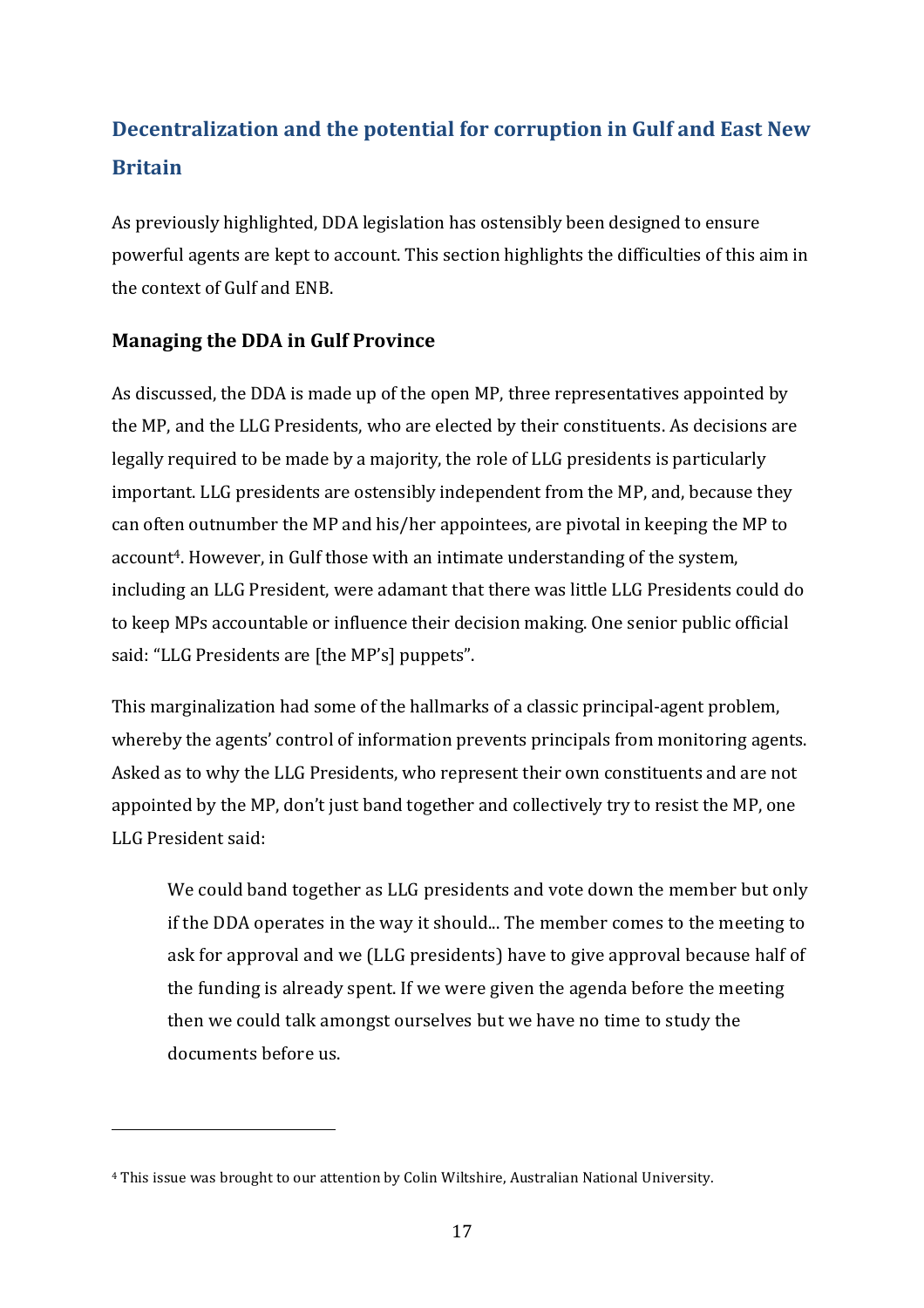The MPs' control over information resulted in an inability of LLG Presidents to monitor this powerful agent. Respondents also confirmed that positions of influence  $-$  such as the  $CEO$  – were subject to adverse selection, with MPs having significant say over their activities. Likewise, citizens are unable to monitor these decisions as DDA meetings were often not advertised and were held in the national capital, Port Moresby, over 300 kilometers from the capital of Gulf province, Kerema. Most people from Gulf would not have the means to make this journey even if they knew about it. Without this information it is impossible to monitor MPs.

The absence of information is, however, the symptom of a much more widespread problem of patronage politics that has implicated MPs, communities and members of the bureaucracy. Those with an intimate knowledge of DDA often said that the whole institution was oriented towards implementing the MP's 'shopping list'. This shopping list focused on infrastructure projects close to communities who voted for the MP in the last election. As one senior district administrator, with long first-hand experience with district administration, noted: "The open [MPs] direct the money themselves - they spend it where they got their votes". An LLG President lamented that the only reason funding was provided to a community in his constituency was because they had vocally supported the incumbent MP. While this small community received funding for a health facility, the rest of his constituency missed out. From a collective action perspective, we see the particularistic distribution of DSIP funds (funds ostensibly decided on by the DDA) trumps all other considerations, and results in the procedural initiatives outlined in the DDA Act  $(2014)$  being difficult to enforce.

In Gulf there is an acceptance in some quarters that patronage politics is the way in which the redistribution of state resources should take place. Indeed, patronage politics often turn into a collective action problem that overrides attempts to institutionalize decision making through the state administration. This became apparent talking to one provincial administrator, in charge of key service delivery funding and decision making. Initially he decried the dysfunctional nature of the current DDAs in Gulf, but this did not stop him from wanting to head the DDA as an open MP. To do so he was cultivating relationships through his official position, in order to mount an election campaign in 2022. This meant building trust and goodwill among communities of potential future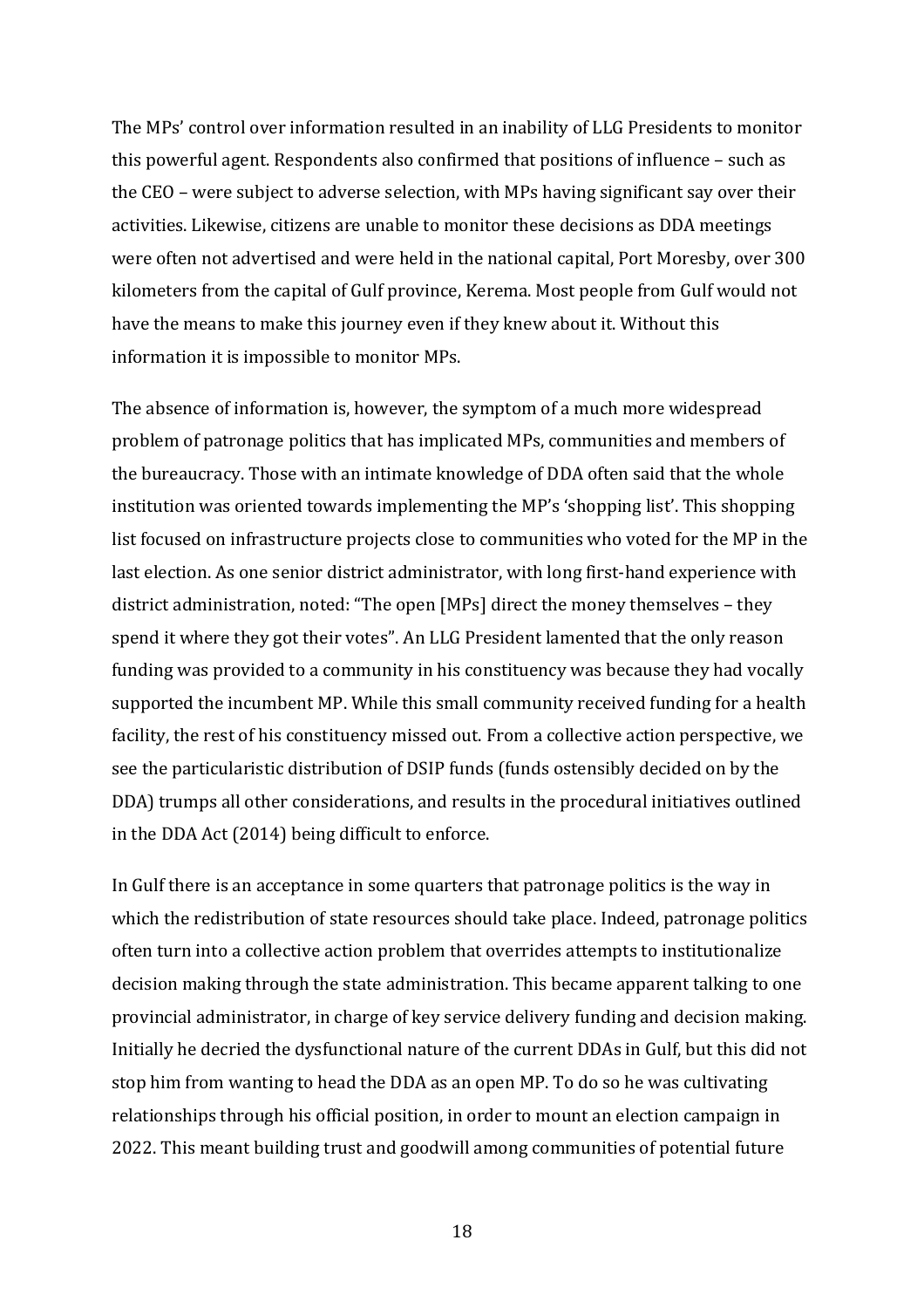supporters; this – like in other developing countries  $(Aspinal, 2016)$  – means the bureaucracy is infused with patronage networks before public officials seek election.

When it came to dispersing the funds under his control, he made sure that communities thought he was personally providing funding. This would mean visiting communities that would benefit, and implying that he was providing the funds. He was not only targeting the adults with this display, he also had their children in mind; for him they were future voters in his upcoming campaign. He also facilitated payments to those in non-governmental organizations for training and per diems in a way which ensured they "owe him something" and would support his electoral run. This administrator was putting people in his debt to ensure they turned into loyal voters when the time came.

#### *Community responses to the vagaries of politicized funding in Gulf province*

As we've seen, funding decisions in the DDAs are driven by the MP, and can bypass communities who are not considered past or potential electoral supporters. One community visited fell into the latter category - they had not received funds from the DSIP, and most did not support the current MP. While many bemoaned this lack of support, a number acknowledged that they were a part of the 'big man politics' that contributed to this situation. In one male focus group, respondents suggested that bribery during elections was usually done in secret, only with people the candidate knew. Yet – suggesting that patronage and corruption was a collective action problem – they felt implicated in this process, as during elections it was the entire community who participated in the feasts paid for by candidates, knowing that they wanted their vote in return. When candidates came to their village, one participant said, "they give us money, we cook rice, we eat food, we eat this, we drink beer". Another said the MPs "provide everything" during these times of celebration. Anticipating the upcoming elections (scheduled for mid-2017), he continued, "now we are eating our own local food; we know the time for eating rice is coming". The point being that rice  $- a$ commodity bought at stores – would be paid for by candidates. They felt they were a part of a broader process of patronage that was inescapable as it was strongly tied to culture: "we have our culture tied to [gift giving between political leaders and the community] - it is our culture to give to our *wantok*," one said.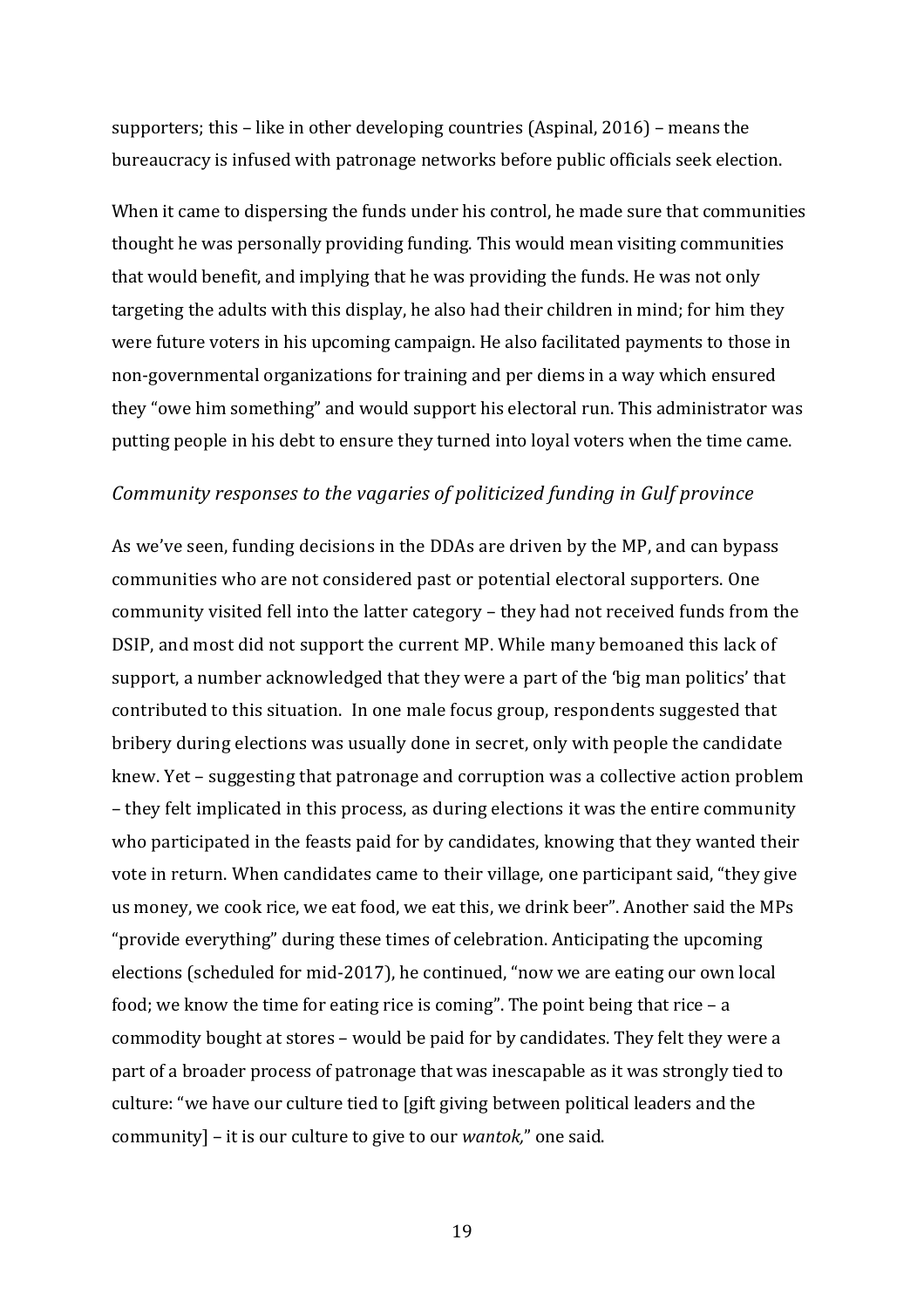As a result of such patronage politics, respondents had become cynical towards the development process. One said:

For the last 40 years, [development is]... what they've been preaching about, all candidates coming in here. "We'll bring in this. We'll bring in that." We're still waiting.

This resignation was said to play out during elections. Asked if there was any talk of issues impacting the community, such as health or education, during elections, respondents felt that they didn't say enough. One respondent simply replied, "I talk about what I'm supposed to get now [not later]".

These respondents, it could be argued, are caught up in what some collective action scholars call 'systemic corruption'. Some suggest that this results in citizens being more likely to support corruption (Persson et al., 2013), and the acceptance of gifts within the community suggests that during elections this is the case. Yet what makes this example interesting is the way this dysfunctional system (which might considered functional for those who receive largesse [see Walton, 2013]) has not resulted in simply a resignation that gives over to corruption norms, but in a collective determination to respond to a capricious administrative and political system.

This community decided to reestablish a community organization, which was to apply for funding, and try to navigate the various pathways to development. Their committee "was basically formed because...services were not coming down to us". They saw the committee as a way to apply for funding, and to reach donors and other funding agencies. This decision arose out of frustration with being outside of the strong patronage networks of other communities and elected MPs. Respondents complained about submitting a proposal to government agencies that were ignored because the bureaucracy was filled with people "appointed by politicians". They believed their proposals were not being looked at seriously because they did not support the incumbent MP. As one respondent said: "Most of us want a new member, so they will never look at your document". As outsiders to established patronage networks, they developed their own collective response to better engage the system.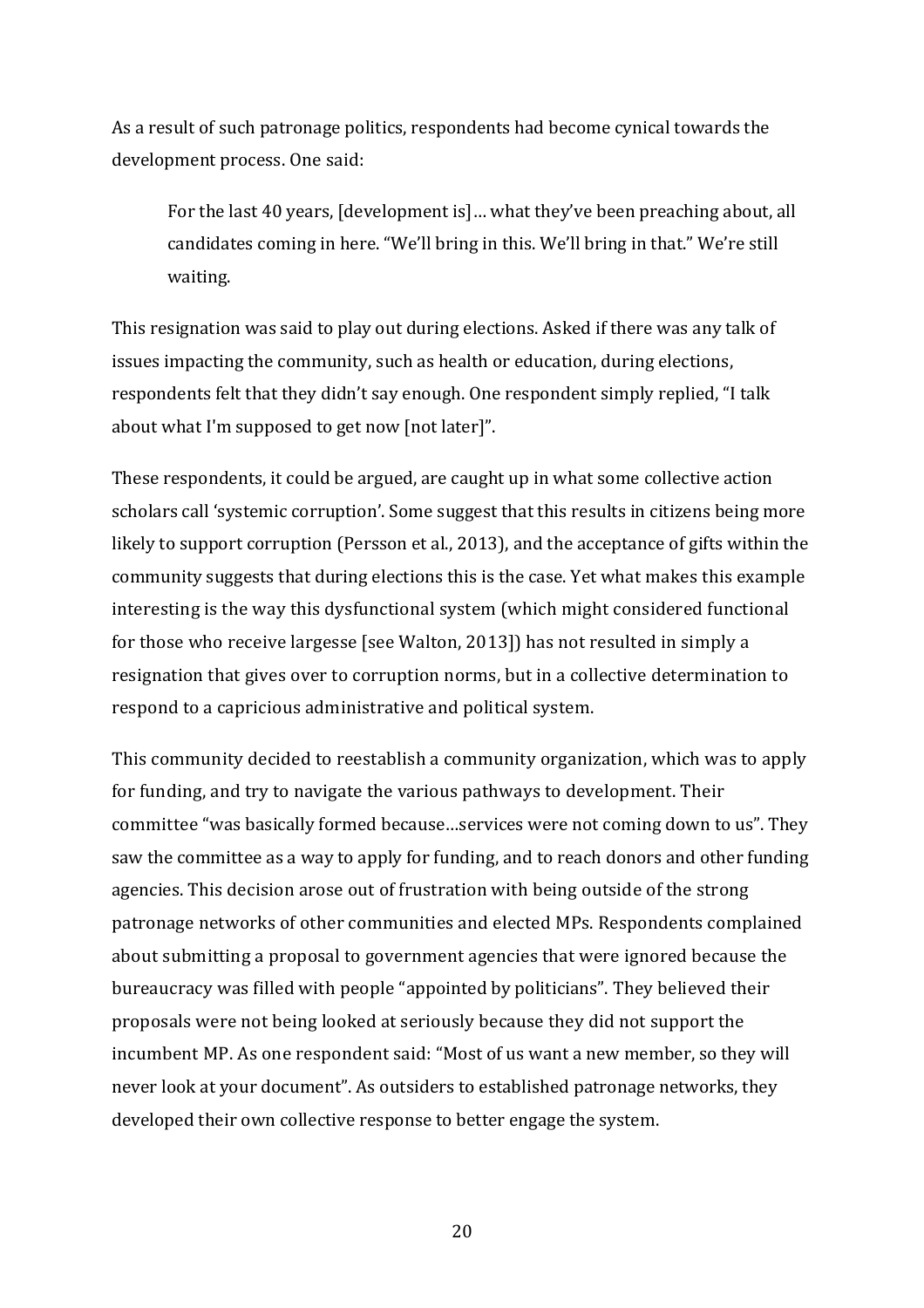Their willingness to engage the system in a more collective manner was also influenced by place-specific considerations. The community was close to Port Moresby, and thus had greater access to alternative funding sources, such as donors and NGOs. There was also a cohort of respondents who were well educated, some who had worked for the national government. In other words, they had some understanding of how they might access other funding. The community had not received significant funding from the district or other government sources, yet there were signs of development around the community none-the-less. The school boasted a double classroom, teachers house and ablution blocks, provided by the Australian aid program. The Japanese aid program also funded the building of a double classroom. An access road to a nearby airstrip had been built by the resource extraction company InterOil to facilitate exploration in the area. There were remnants too of the church's development in the early years of the community's settlement in the 1950s, with a jetty and access roads built by missionaries. These structures were place-specific reminders that development could manifest if the right partners were engaged, and that the collective action problems of both communities and administration could be overcomes given the right types of actors. They helped to shape a collective trust that engaging with the system would result in development.

So the DDAs in Gulf are a far cry from intention of the DDA Act, which encourages a deliberative approach to decision making. This is because LLG Presidents and communities (two key principals) are actively marginalized, making them unable to keep MPs to account. In turn, the DDA's principal-agent framework is frustrated by ongoing processes which reward patronage; this can result in abuses of 'public office for personal gain' (a popular definition of corruption), both within the DDA itself and within other parts of the sub-national state administration. Still, communities can draw on their own place-specific contexts to reimagine the potential for types of development not tainted by these systems.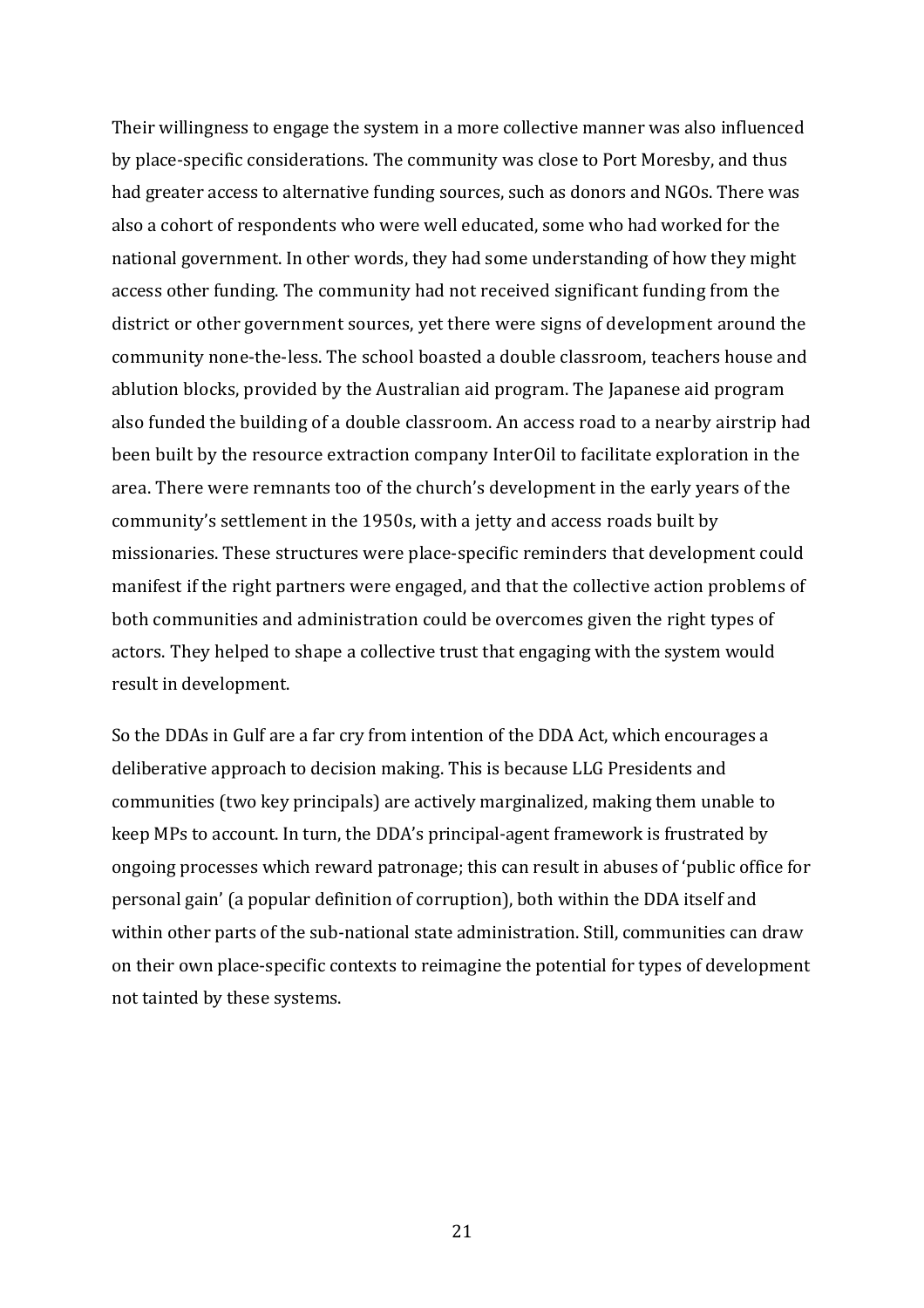#### **Managing the DDA in East New Britain**

 

In comparison to Gulf's lack of district planning, districts in ENB had very clear plans and goals. The provincial administration and districts have nine strategic results areas  $(SRAs)$ <sup>5</sup> which guide the allocation of available funds, particularly DSIP funds. Those involved in administering and applying for funds by and large understand these priorities. Districts have well-researched and thick district development plans that provide a list of priorities for the district, in line with these SRAs. One district even had desk calendars made up which listed key priorities for the district and the dates that DDA meetings were supposed to be held<sup>6</sup>. DDA meetings were reportedly held across the districts, even in more remote locations according to DDA board members. While the minutes of DDA meetings seemed non-existent in Gulf, in ENB copies were more easily obtainable. In one district, an LLG president said that while the open member sometimes dominates decision making, decisions are mostly made by a majority. Thus, in this environment information about DDA meetings, decisions and funding were more readily available suggesting that both communities and DDA members (both principals) were better able to monitor the MPs (agents). Adverse selection appeared to be less of a concern, with respondents highlighting the relative independence of decisions around the appointment of bureaucrats, including CEOs.

There was also evidence of more equitable distribution of resources and thus a relative absence of bigman politics, with one district drawing on district funding to equitably fund schools on a per pupil subsidy based on the number of enrolments. (Although a number of respondents were suspicious of the timing of these payments, coming as they did a year before the general election). There was also evidence that

<sup>&</sup>lt;sup>5</sup> Nine strategic result areas: 1. Governance: 2 Health: 3 Economics (includes agriculture, forestry, fisheries); 4 Education (primary schools, assisting with elementary and high schools); 5 Community Development (Law and Order; Welfare; Churches; NGOs); 6. Infrastructure (roads and buildings); 7 Lands (we have a program under land mobilization talking about state leases and an integrated land group that looks at customary land ownership);  $8 HIV/AIDS$  (it is now a development issue not a health issue); 9 Disasters (natural and man made).

 $6$  Some these statements are aspirational in nature (when researchers visited some scheduled DDA meetings had not taken place); however, there was evidence of progress with a north-south road opened in May 2016; such documents also provided an important statement of intent.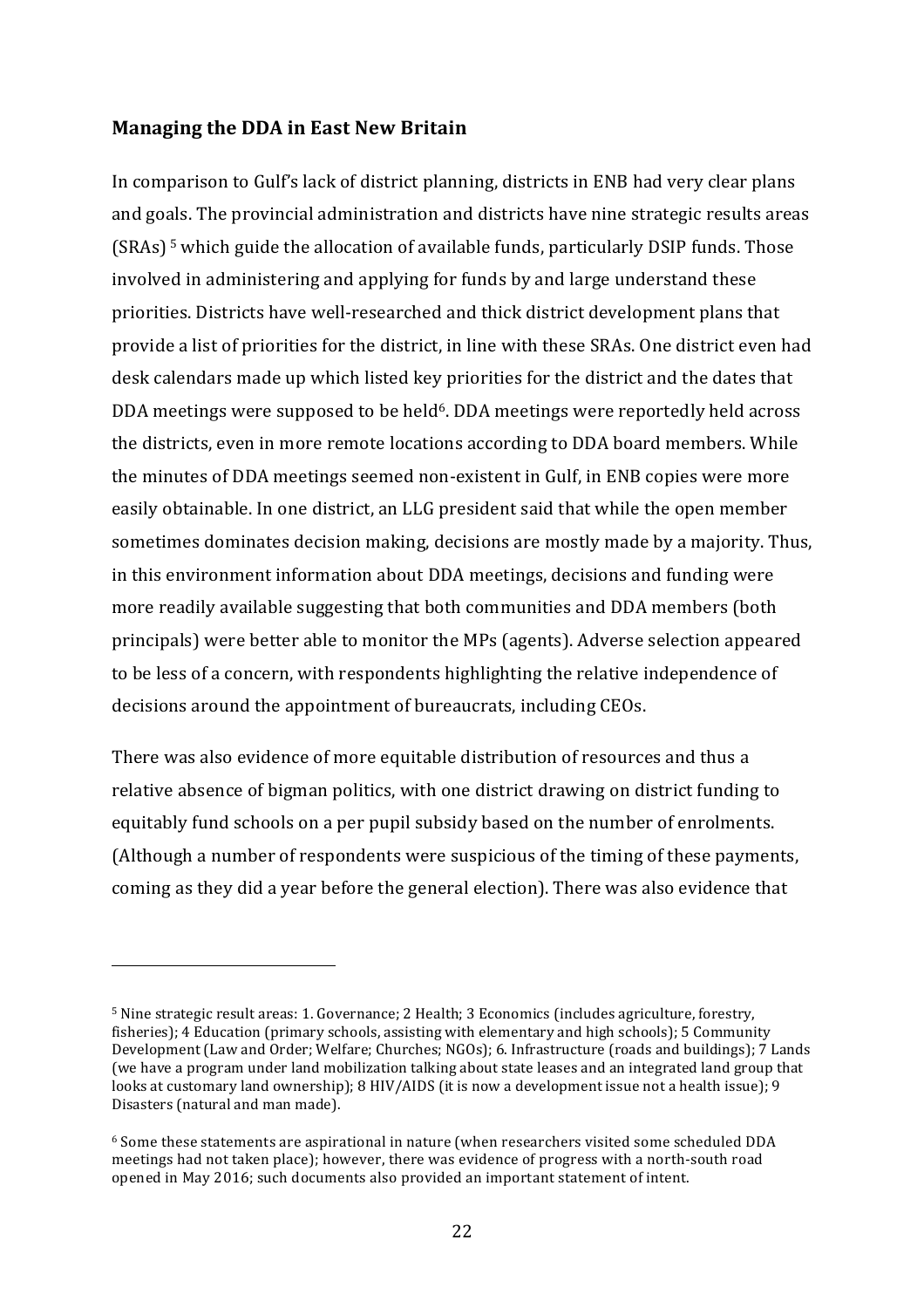the district was making decisions based on community priorities, which were encapsulated by five-year planning documents available in district offices.

For a number of respondents ENB was better able to keep agents to account because of the relative separation of politics and administration. A senior advisor on service delivery said that while the bureaucracy was increasingly politicized – as it was across the rest of the country  $-$  ENB was not as bad as other provinces, with MPs by and large allocating funds according to the bottom-up (community developed) five year plans, rather than personal priorities. Like other respondents he put this down to ENB's cultural dynamics. "It's not like in [the north-eastern region of] Sepik," where he originated, he said. He believed people in ENB were more prone to respecting their leadership and taking the lead in experimenting with service delivery than in other parts of the country.

This is not to say that the province did not have problems with corruption. Indeed, the open MP of Pomio, Paul Teinsten, was one of the first scalps of the country's short-lived but successful anti-corruption organisation, Investigation Taskforce Sweep. Tiensten was convicted of corruption in 2014 and 2015, and is now serving a combined 12-year sentence. The arrest highlighted local commitment to the separation of politics and administration. Many said they were concerned about the MP's behavior at the time and that he deserved his sentence. Media reporting of the arrest also suggested that people in ENB were unsympathetic to his plight given his actions and links to corruption in the forestry sector (Dateline Pacific, 2014). Thus in ENB, this culture of accountability helps ensure due process in line with the broader aims of the DDA Act and in line with principal-agent theory. However, moving beyond the district to the community level reveals that the forces of collective action still shape the effectiveness of district funding and service delivery.

#### *Community responses to politicized funding in East New Britain*

Moving from the administration to the community level reveals that collective action problems still manifest in ENB. In one remote corner of the province, the use of district funds to influence communities has been less than subtle, and involved a more active and united involvement of community members. Community members recalled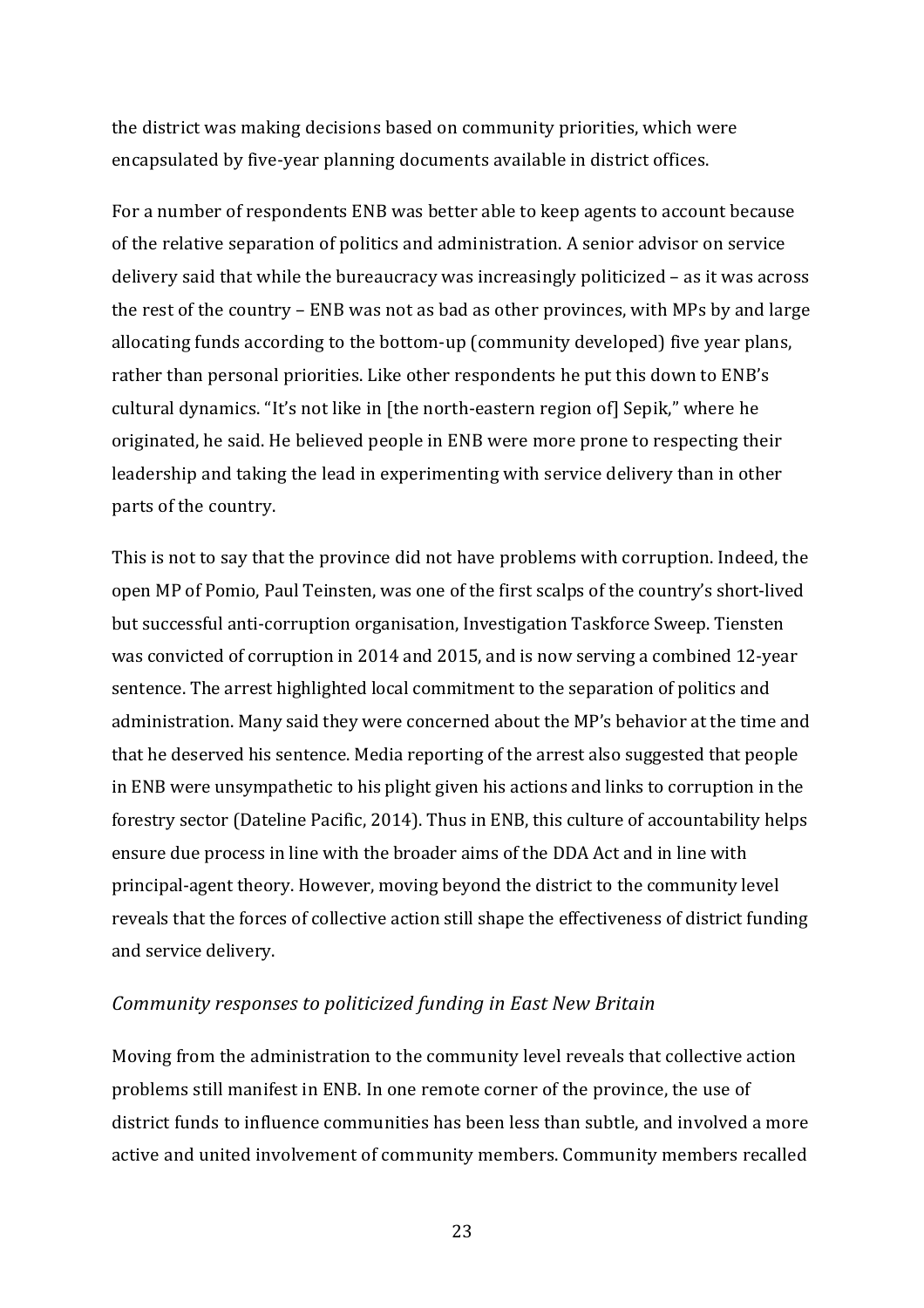how they obtained a boat from their open MP. They invited him to give a speech at a local celebration. At the end of his oration the MP was presented with a proposal to fund a 25,000 kina (8,000 USD) dinghy to help them cross the gulf dividing them from the district capital. In front of numerous community members the MP said that he'd find the funding. And sure enough the village was given a new boat. This process  $$ confirmed by community members in a focus group and separately by a district administrator – was a transgression of the DDA Act, which calls for decisions around funding allocations to be made by the Board.

Communal pressures were also brought to bear on reporting corruption and other issues, which resulted in different types of collective response. An education inspector, based at the district administration, noted that he did not hear allegations of corruption from the communities - although he knew that it was going on. He suggested that this was because they were all connected through the *wantok* system, and thus less likely to report corruption. In other words, he suggested communities were collectively colluding to not report corruption. *Wantokism* also impacted on the reporting of infrastructure. He said that school inspectors and other officials were less likely to report poor infrastructure that required fixing if the officials were not related to the surrounding community. On the other hand, due to intra-group connections and trust, state officials connected to communities were more likely to overstate the deficiencies of local infrastructure, and thus ensure that their infrastructure in their *wantok*'s community was maintained.

Again, these examples point to the ways that place-specific factors shape collective action, and the potential for and responses to corruption. The community's request for a boat was enabled by its location: it is relatively close to the district office, making it easier for the MP to visit, compared to many other communities. The connection that inspectors had to specific communities shaped the maintenance of infrastructure, and *wantok* relations could help hide corruption. Place-specific themes shaped collective responses, even though these responses occurred within a context more conducive to principal-agent solutions (i.e. conditions that allow for the monitoring of principals by various agents).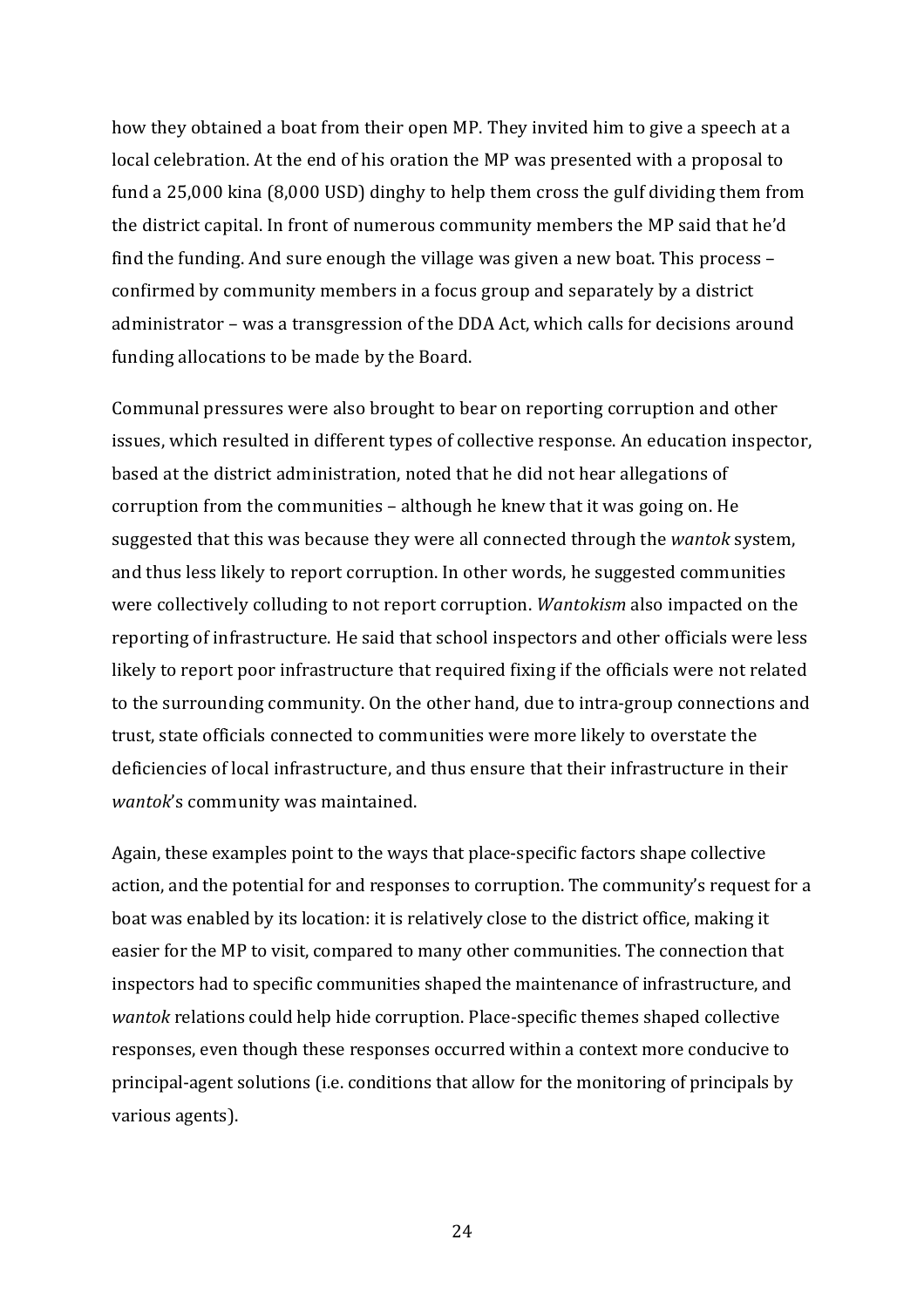## **Conclusion**

When comparatively examining the potential for corruption involving politicians, administrators and communities below the nation-state, as we have done in this article, it is evident that the relevance of collective action and principal-agent theories are significantly shaped by context. Places where cultural and social values do not align to administrative rules (such as Gulf), and are dysfunctional, are more easily overtaken by collective action problems through adverse selection and patronage politics, at multiple scales. This does not, however, axiomatically lead to disenfranchisement and the willingness to engage in corruption by those most affected  $-$  as some of the collective action literature suggests (Persson, et al. 2013). Indeed, the case of the community visited in Gulf province suggests that embedded within collective action problems is the potential for collective action solutions; solutions which aim to better engage with actors not tainted by the existing system. The nature of these responses is shaped by political, administrative, cultural and social factors, tied to specific places. There is a danger in focusing on the nation-scale as much of the literature on corruption does, as doing so has the potential to overlook the localized responses within ostensibly systematically corrupt societies. In the case of places like Gulf, it can erase the willingness of communities to seek out alternative development pathways.

In places where there is an alignment between cultural and social values and administrative rules, principal-agent framings of potential corruption problems are more likely to be relevant (as they were in ENB). Even when the systems that are designed to address principal-agent problems are, by and large, working, there are slippages that shape collective responses. In ENB principals are more enfranchised and, given that the state system functions better, more able to keep agents to account. However, even here, place-specific factors shape the opportunity for and responses to corruption. At the community level corruption  $-$  or at least the potential for corruption  $$ was enabled by collective action, which provided solutions to communal development needs.

According to some of the collective action literature, to address corruption a shift from particularlist to universal societies is needed. Our case study suggests that the potential for communities to make this shift is dependent upon the context actors find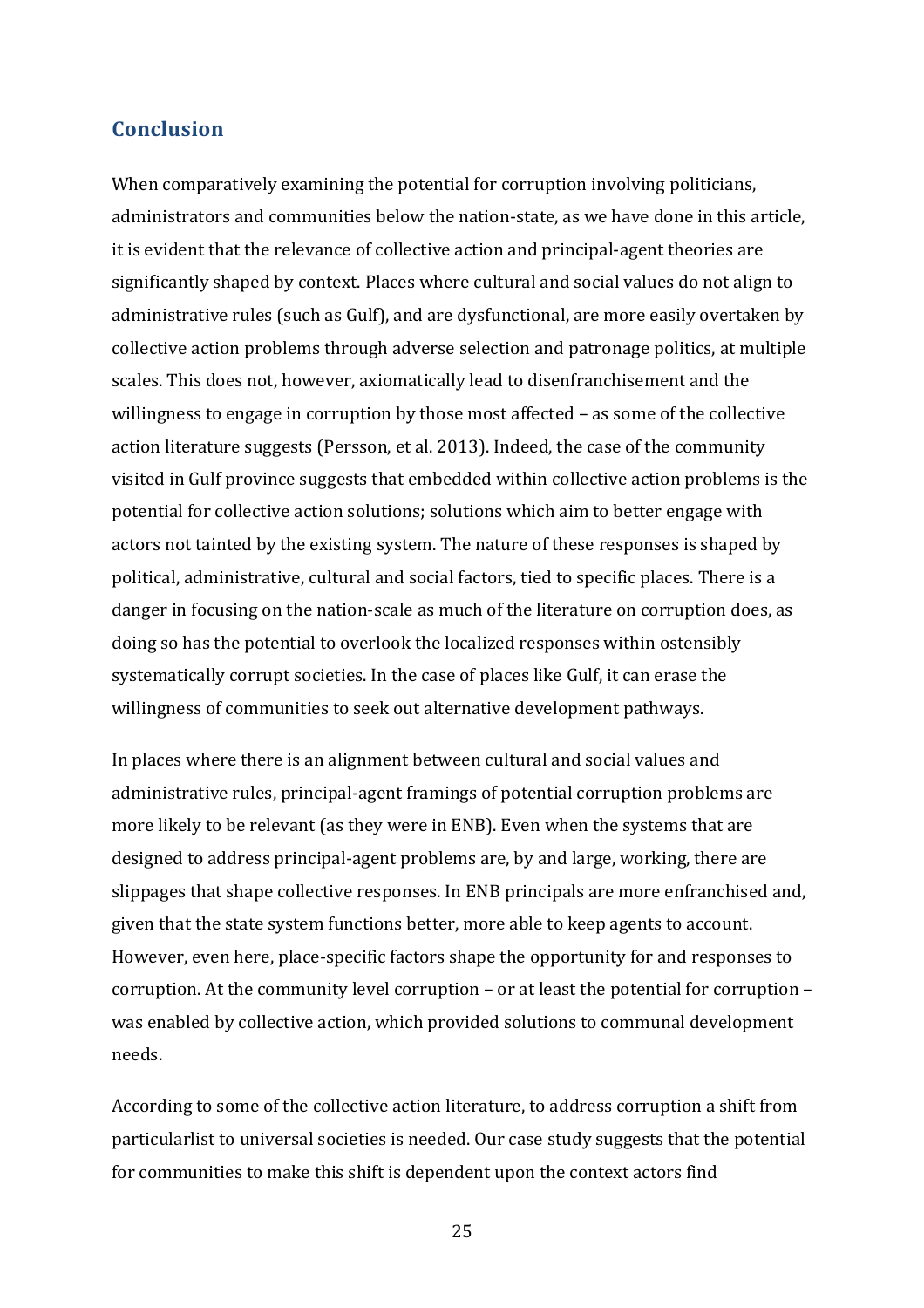themselves. This context varies both across and within societal and institutional scales. Looking for solutions to corruption thus requires a critical engagement with these concepts, particularly in places where the state is least able to keep agents accountable.

For policy makers these findings suggest that anti-corruption policies must be attuned to the places where interests are formed and centres of administration operate. In this case, it suggests that in places such as Gulf, policy makers should look to strengthen inter-community linkages. This could include building roads, improving communications networks, and supporting local grassroots movements and community groups willing to drive collective solutions. In other words, fostering a sense of nationalism or regionalism that could help break down the bonds of patronage. These types of activities are not generally considered to be traditional anti-corruption strategies, but given the collective action problems Gulf  $-$  and places like it  $-$  face, they are an important part of seeking long-term solutions to these problems. On the other hand, ENB suggests principal-agent inspired solutions such as improving information to agents, improving mechanisms for monitoring, and addressing adverse selection would more likely help improve governance. At the same time, attention needs to be given to also building inter-community trust between groups that have been marginalized from administrative centres of power.

# **Acknowledgements**

This research was funded by the Australian aid program. We thank the following individuals for their involvement: Denise Lokinap, Peter Kanaparo, Tatia Currie, Tara Davda, and Colin Wiltshire. We thank Michael Cookson and Husnia Hushang for managing funding and logistical support. Thanks also for comments from Caryn Peiffer, Roger Bolton, Jong-Sung You, Bo Rothstein and Yoonkyung Lee on an earlier version of this paper. Thanks to Ashlee Betteridge for editing.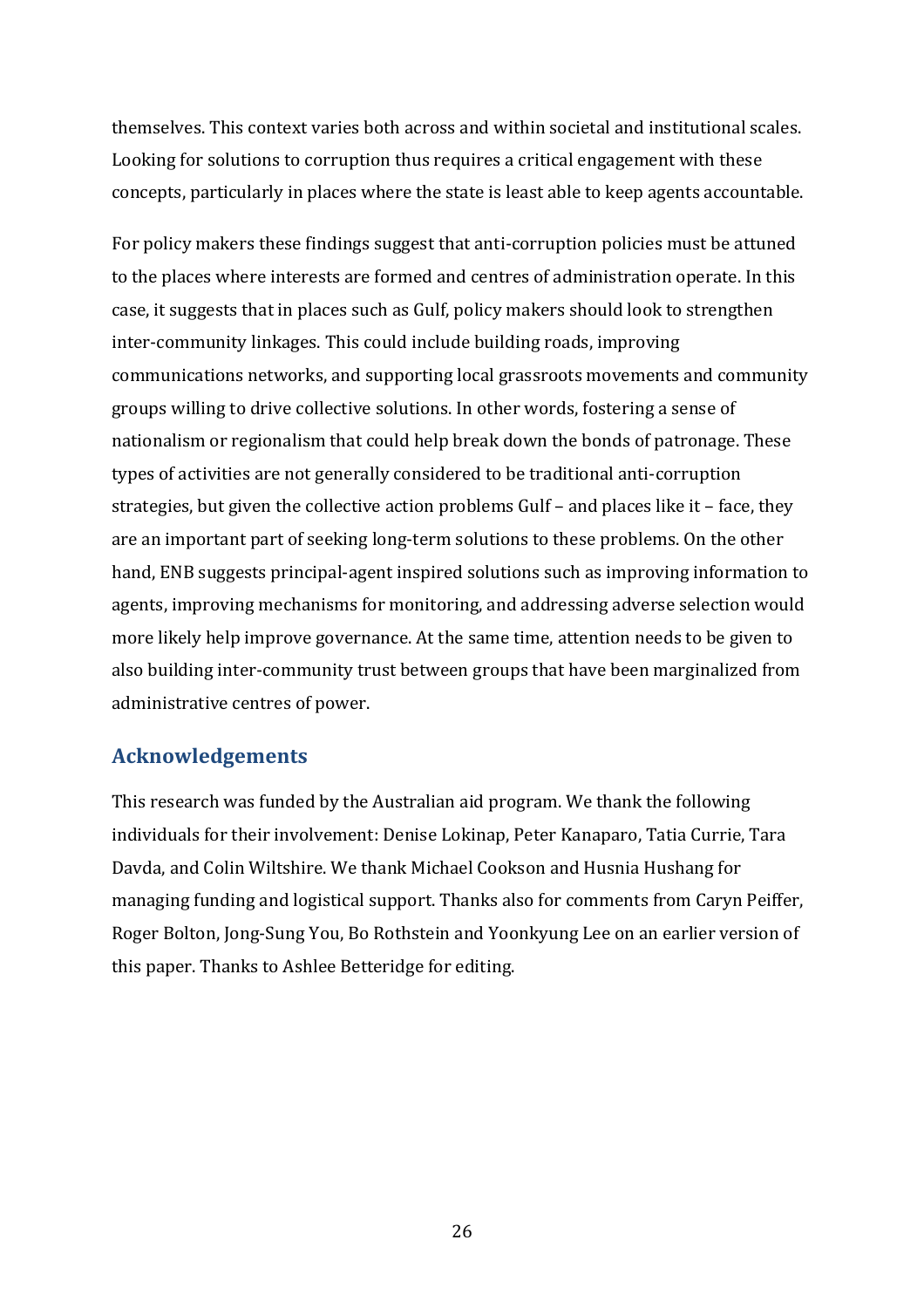# **References**

- Aspinal, E 2016, 'The Corruption Morass in Indonesia: Adverse Selection, Electoral Clientelism and Bureaucratic Corruption', paper presented at the American Political Science Association Annual Meeting, Philadelphia.
- Auditor-General's Office of Papua New Guinea, 2014, *District Services Improvement Program*, Auditor-General's Office of Papua New Guinea, Port Moresby.
- Australian Conservation Foundation, & CELCoR, 2006, *Bulldozing Progress: Human Rights Abuses and Corruption in Papua New Guinea's Large Scale Logging Industry*, Australian Conservation Foundation and CELCoR, Port Moresby and Melbourne.
- Barnes, T & Sheppard, E 1992, 'Is There a Place for the Rational Actor? A Geographical Critique of the Rational Choice Paradigm<sup>\*</sup>', *Economic Geography*, vol. 68, no. 1, pp. 1-21.
- Barr, A, Packard, T & Serra, D 2012, *Participatory Accountability and Collective Action: Evidence from Field Experiments in Albanian Schools*, The World Bank, Washington.
- Boggs, JS & Rantisi, NM 2003, 'The 'Relational Turn' in Economic Geography', *Journal of Economic Geography, vol.* 3, no. 2, pp. 109-116.
- Bosco, FJ 2001, 'Place, Space, Networks, and the Sustainability of Collective Action: The Madres De Plaza De Mayo', *Global Networks*, vol. 1, no. 4, pp. 307-329.
- Bray, M 1985, 'An Overview of Issues', in M Bray & P Smith (eds.), *Education and Social Stratification in Papua New Guinea, Longman Cheshire, Melbourne, pp. 1-30.*
- Brown, P 1990, 'Big Man, Past and Present: Model, Person, Hero, Legend', *Ethnology*, vol. 29, no. 2, pp. 97-115.
- Bukovansky, M 2006, 'The Hollowness of Anti-Corruption Discourse', *Review of International Political Economy, vol.* 13, no. 2, pp. 181-209.
- Connell, J 1997, *Papua New Guinea: The Struggle for Development*, Routledge, London and New York.
- Cox, K & Mair, A 1988, 'Locality and Community in the Politics of Local Economic Development', *Annals of the Association of American Geographers*, vol. 78, no. 2, pp. 307-325.
- Crocombe, R 2001, *The South Pacific* (3rd ed.), University of the South Pacific, Suva.

Department of Provincial and Local level Government Affairs 2015, *Guide to the District Development Authority*. (January) Department of Provincial and Local level Government Affairs, State of Papua New Guinea.

Dateline Pacific. (2014). Is PNG's Government Committed to Tackling Corruption? Retrieved 24 April, 2017, from

http://www.radionz.co.nz/international/programmes/datelinepacific/audio/25 93712/is-png's-government-committed-to-tackling-corruption

- Dinnen, S 1997, *Law, Order and the State in Papua New Guinea*. State, Society and Governance in Melanesia, Australian National University, Canberra.
- Errington, F & Gewertz, D 1993, 'The Triumph of Capitalism in East New Britain? A Contemporary Papua New Guinean Rhetoric of Motives', *Oceania*, vol. 64, no. 1, pp. 1-17.
- Feiock, R 2007, 'Rational Choice and Regional Governance', *Journal of Urban Affairs*, vol. 29, no. 1, pp. 47-63.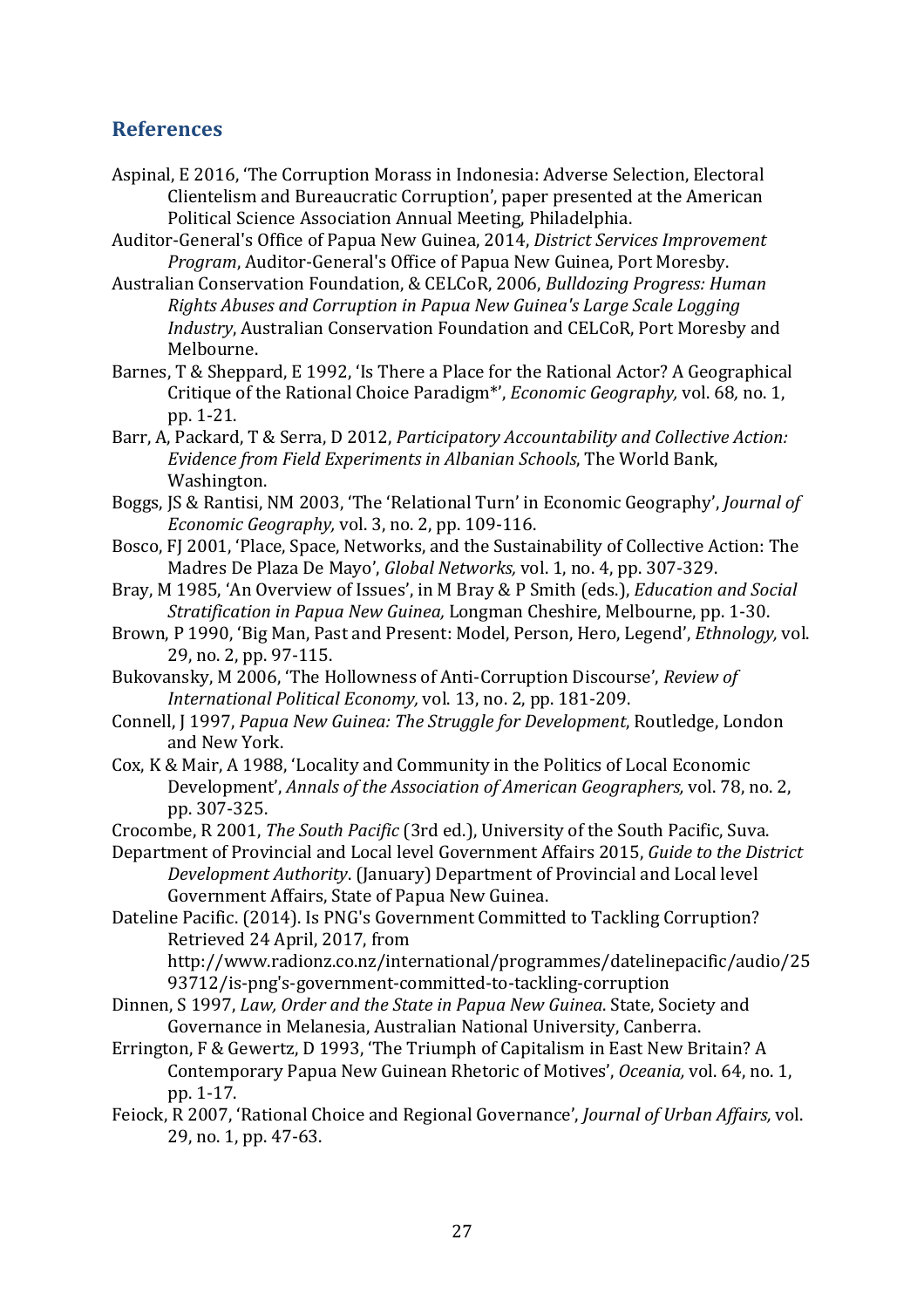- Flanagan, P 2015, 'Expenditure in PNG's 2016 Budget a Detailed Analysis', *Devpolicy Blog,* blog post, viewed 3 August 2016, <http://devpolicy.org/expenditure-inpngs-2016-budget-a-detailed-analysis-20151202/>
- Gregory, C. A. 1982. *Gifts and Commodities*. New York: Academic Press.
- Harrison, E 2006, 'Unpacking the Anti-Corruption Agenda: Dilemmas for Anthropologists', Oxford Development Studies, vol. 34, no. 1, pp. 15-29.
- Harvey, D 1987, 'Flexible Accumulation through Urbanization: Reflections on 'Post-Modernism' in the American City', *Antipode*, vol. 19, no. 3, pp. 260-286.
- Howes, S, Mako, A, Swan, A, Walton, G, Webster, T & Wiltshire, C 2014, A Lost Decade? *Service Delivery and Reforms in Papua New Guinea 2002 - 2012.* The National Research Institute and the Development Policy Centre, Australian National University, Canberra.
- Howes, S, Voigt-Graf, C & Flanagan, P 2014, *The 2015 Papua New Guinea Budget: The End* of the Expenditure Boom. The Development Policy Centre, Canberra, viewed 1 August 2016, <http://devpolicy.org/the-2015-png-budget-the-end-of-theexpenditure-boom-20141119-2/>
- Johnsøn, J, Taxell, N & Zaum, D 2012, *Mapping Evidence Gaps in Anti-Corruption.* Assessing the State of Operationally Relevant Evidence in Donors' Actions and *Approaches to Reducing Corruption*, U4 Issues Paper No. 7, U4, Chr. Michelsen Institute, Bergen.
- Jones, A 2015, 'Missing in Action: The Diminished Role of Collective Action in Responses to Corruption in PNG', Honours, The Australian National University, Canberra.
- Kali, JM 2016, *State of the Public Sector*, Sound Recording, Development Policy Centre, Canberra, viewed 12 January 2017, <https://soundcloud.com/devpolicy/stateof-the-png-public-sector-mr-john-mao-kali>
- Kanaparo, P, Lokinap, D, Davda, T, Wiltshire, C & Walton, GW 2016, *Creeping Re-Centralisation in PNG's Education Sector*, The Development Policy Centre, Canberra, viewed 17 October 2016, <http://devpolicy.org/creeping-recentralisation-pngs-education-sector-20160615/>
- Kanekane, J 2007, 'Tolerance and Corruption in Contemporary Papua New Guine', in A Ayius & RJ May (eds.), *Corruption in Papua New Guinea: Towards and Understanding of Issues,* The National Research Institute, Port Moresby, pp. 23-26.
- Ketan, J 2004, *The Name Must Not Go Down: Political Competition and State-Society Relations in Mount Hagen Papua New Guinea*, Institute of Pacific Studies, University of the South Pacific, Suva.
- Ketan, J 2007, *The Use and Abuse of Electoral Development Funds and Their Impact on Electoral Politics and Governance in Papua New Guinea, CDI Policy Papers on* Political Governance (2007/02), Centre for Democratic Institutions, Port Moresby.
- Kombako, D 2007, 'Corruption as a Consequence of Cultural and Social Idiosyncrasies in a Developing Society', in A Ayius & RJ May (eds.), *Corruption in Papua New Guinea: Towards an Understanding of Issues, National Research Institute, Port* Moresby, pp. 27-38.
- Lyon, F 2003, 'Community Groups and Livelihoods in Remote Rural Areas of Ghana: How Small-Scale Farmers Sustain Collective Action', *Community Development Journal, vol.* 38, no. 4, pp. 323-331.
- Miller, B 1992, 'Collective Action and Rational Choice: Place, Community, and the Limits to Individual Self-Interest', *Economic Geography*, vol. 68, no. 1, pp. 22-42.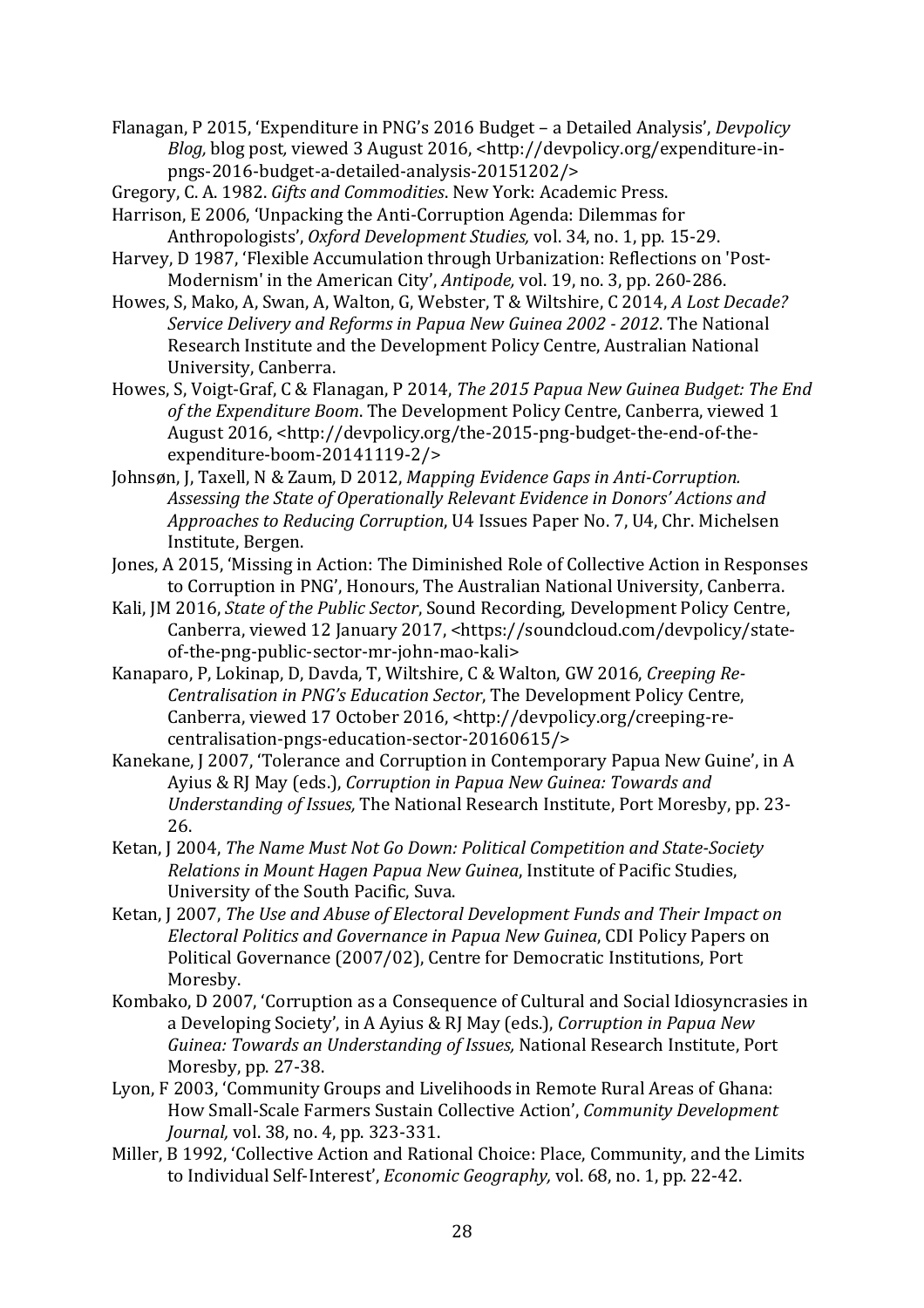- Miller, G 2005, 'The Political Evolution of Principal-Agent Models', *Annual Review of Political Science, vol. 8, pp. 203-225.*
- Mungiu-Pippidi, A 2013, 'Controlling Corruption through Collective Action', *Journal of Democracy, vol.* 24, no. 1, pp. 101-115.
- Mungiu-Pippidi, A, Loncaric, M, Vaz Mundo, B, Braga, ACS, Weinhardt, M, Solares, AP, Skardziute, A, Martini, M, Agbele, F, Jensen, MF, von Soest, C & Gabedava, M 2011, *Chasing Moby Dick across Every Sea and Ocean? Contextual Choices in Fighting Corruption* Berlin, Hertie School of Governance, Norad, Berlin.
- Olson, M 1965, *The Logic of Collective Action: Public Goods and the Theory of Groups*, Harvard University Press, Cambridge.
- Ostrom, E 1998, 'A Behavioural Approach to the Rational Choice Theory of Collective Action: Presidential Address, American Political Science Association, 1997', *American Political Science Review,* vol. 92, no. 1, pp.1-22.
- Ostrom, E 2007, 'Collective Action Theory', in C Boix & S Stokes (eds.), The Oxford *Handbook of Comparative Politics, Oxford University Press, Oxford, pp. 186-208.*
- Papua New Guinea Department of Implementation and Rural Development 2013, *PSIP*, *DSIP* and *LLGSIP* Administrative Guidelines, Independent State of Papua New Guinea, Port Moresby.
- Payani, HH 2000, 'Selected Problems in the Papua New Guinean Public Service', *Asian Journal of Public Administration, vol.* 22, no. 2, pp. 135-160.
- Peiffer, C & Alvarez, L 2014, *Who Will Be the 'Principald Principals'? The Determinants of Active Opposition to Corruption*, Research Paper (31), Developmental Leadership Program, Birmingham.
- Peiffer, C & Marquette, H 2015, *Corruption and Collective Action*, (Research Paper 32) Developmental Leadership Program, University of Birmingham and the U4 Anti-Corruption Resource Centre, Birmingham.
- Pelto, M 2007, 'Civil Society and the National Integrity System in Papua New Guinea', *Pacific Economic Bulletin, vol.* 22, no. 1, pp. 54-69.
- Persson, A, Rothstein, B & Teorell, J 2013, 'Why Anticorruption Reforms Fail—Systemic Corruption as a Collective Action Problem', *Governance*, vol. 26, no. 3, pp. 449-479.
- Rannells, J & Matatier, E 2005, *PNG Fact Book: A One-Volume Encyclopedia of Papua New Guinea* (3rd ed.), Oxford University Press, South Melbourne.
- Rothstein, B 2011, 'Anti-Corruption: The Indirect 'Big Bang' Approach', *Review of International Political Economy, vol.* 18, no. 2, pp. 228-250.
- Sahlins, M 1963, 'Poor Man, Rich Man, Big Man, Chief; Political Types in Melanesia and Polynesia', *Comparative Studies in Society and History*, vol. 5, no. 3, pp. 285-303.
- Sööt, ML & Rootalu, K 2012, 'Institutional Trust and Opinions of Corruption', *Public Administration and Development, vol.* 32, no. 1, pp. 82-95.
- State of Papua New Guinea (2014) District Development Authority Act 2014 (PNG), Resolution 40, (Certified: 22 December, 2014), , Port Moresby.
- Tommasi, M & Weinschelbaum, G 2007, 'Centralization Vs Decentralization: A Principal-Agent Analysis', *Journal of Public Economic Theory*, vol. 9, no. 2, pp. 369–389.
- Transparency International 2017, *Corruption Perceptions Index 2016*, Transparency International, International Secretariat, Berlin.
- Ugur, M & Dasgupta, N 2011, *Evidence on the Economic Growth Impacts of Corruption in* Low-Income Countries and Beyond: A Systematic Review, EPPI-Centre, Social Science Research Unit, Institute of Education, University of London, London.